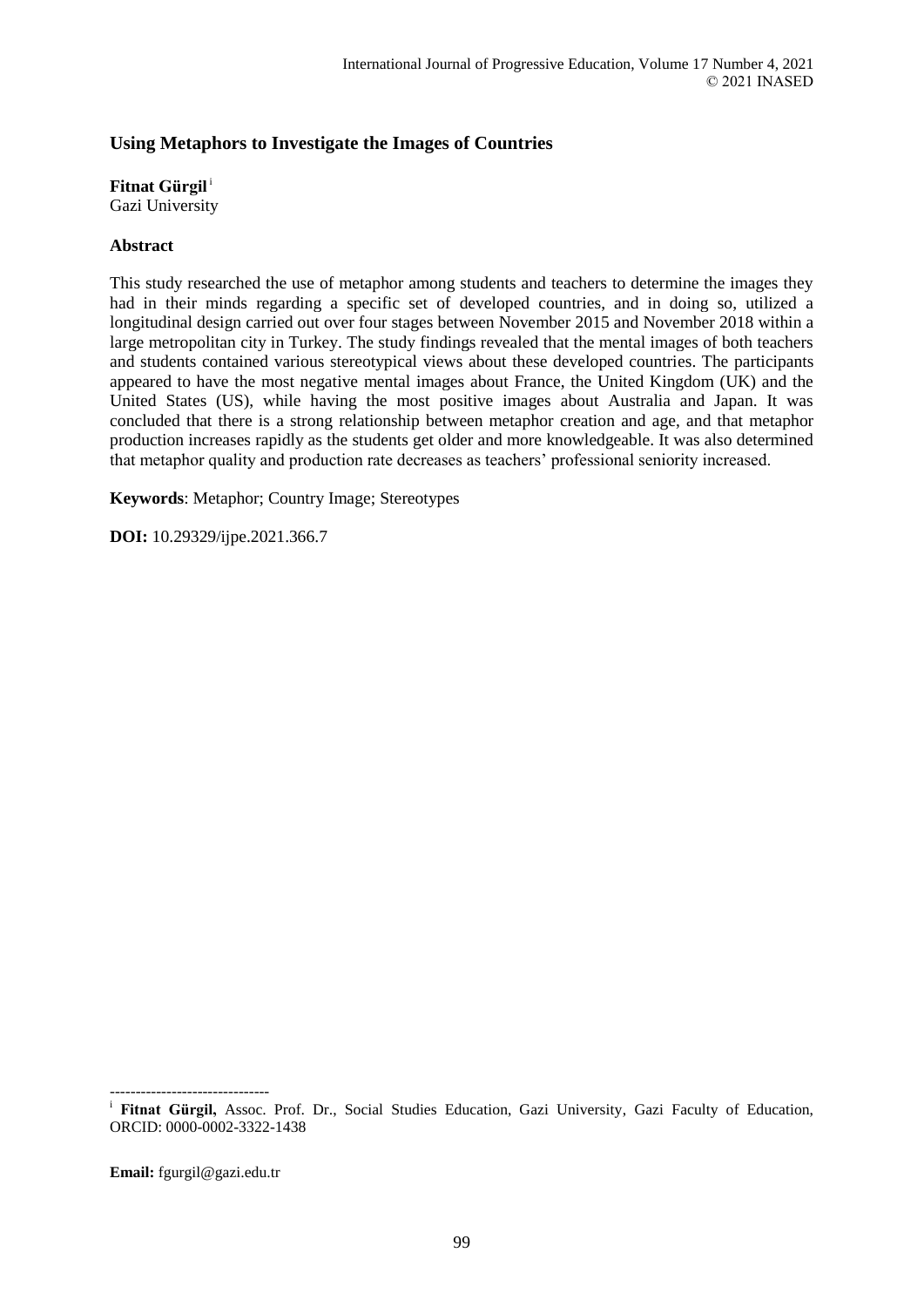# **INTRODUCTION**

Metaphoric expressions are frequently used in a wide range of fields from economics, politics, the arts, and education. Usually formulated as 'A is B', the term "metaphor" has various definitions in the literature and has a broad range of application. For example, Saban, Kocbeker, and Saban (2007) describe metaphor as the use of two different concepts that seem irrelevant at first but in the end demonstrate similarity between the disparate concepts. According to Lakoff and Johnson (2005, pp. 27), "The essence of metaphor is understanding and experiencing one kind of thing in terms of another."

One of the controversial issues related to metaphorical thought is where to place the field of metaphors within the pantheon of pedagogy and learning. Metaphors are often associated with philosophy, literature, or art (Burbules, Schraw, & Trathen, 1989; Lynch & Fisher-Ari, 2017). Importantly, Lakoff and Johnson (2005) argue that metaphors are not purely linguistic or artistic expressions but are actually an integral part of daily lives through are thoughts and communication. According to Lakoff and Johnson, people use metaphors very often albeit unwittingly in their daily lives. For example, Stites and Özçalışkan (2013) state that as social entities, human beings constantly encounter metaphoric expressions within their daily lives from childhood on through adulthood. There is some disagreement though about whether metaphors reflect emotion or thought. According to Jablonski, van der Lans, and Hermans (1998), metaphors are emotion-based, whereas Navaneedhan and Kamalanabhan (2016) suggest that metaphors are thought-based. However, Lynch and Fisher-Ari (2017) state that metaphors are at the intersection of our language, thoughts, and actions. Similarly, in their book titled 'Metaphors We Live By', Lakoff and Johnson (2005) state that our thoughts, emotions, and behaviours are actually reflected in and influenced by the metaphors we use.

Another important issue that affects metaphors is the society in which the individuals live. Our cultural perspective often influences most of our emotions, thoughts, and behaviours. Naturally, metaphorical expressions of each society include some distinct cultural interpretation (Deignan, 2003; Gibbs, 1999, 2011; Korner & Allison, 1965; Lakoff & Johnson, 2005; Yu, 2008). Lakoff and Johnson (2005) also highlight that sometimes our own personal idiosyncratic experiences and interpretations shape the metaphorical expressions we use, while at other times they are influenced by the social experiences and interpretations occurring around us.

### **Metaphors in Education**

There has been a growing interest in the educational use of metaphors. Lakoff and Johnson (2005) state that metaphoric thinking develops with learning. A majority of researchers agree that metaphor is an important tool for education and learning. For example, Stofflett (1996) mentions that students' cognitive levels can be determined through metaphors and they can be used to test students' prior knowledge, especially before moving on to a new subject. Metaphors can help make emotions and thoughts more exciting, entertaining, intense, and understandable (Low, 2008; Mahood, 1987) as well as can increase students' motivation to learn (Low, 2008; Lynch & Fisher-Ari, 2017). Metaphors are attention-grabbing (Jablonski, et al., 1998; Lynch & Fisher-Ari, 2017), so they can contribute to students' active participation in the learning process and metaphors can also facilitate communication (Nelson, 1993). Applied to identify any concepts or issues that were missed by students, metaphors can be used as an end-of-unit assessment tool (Lynch & Fisher-Ari, 2017). Metaphors can also be utilised to present any difficult, complex, and/or sophisticated associations necessary to learn a subject/topic (Lynch & Fisher-Ari, 2017).

Metaphors both increase awareness of familiar concepts and encourage different ways of thinking (Becker, 1997). For example, Low (2008) and Mahood (1987) point out that metaphors contribute to students' learning in the concretisation of abstract subjects. Low (2008) also mentions that the use of metaphorical expressions in education can improve students' ability to use foresight. In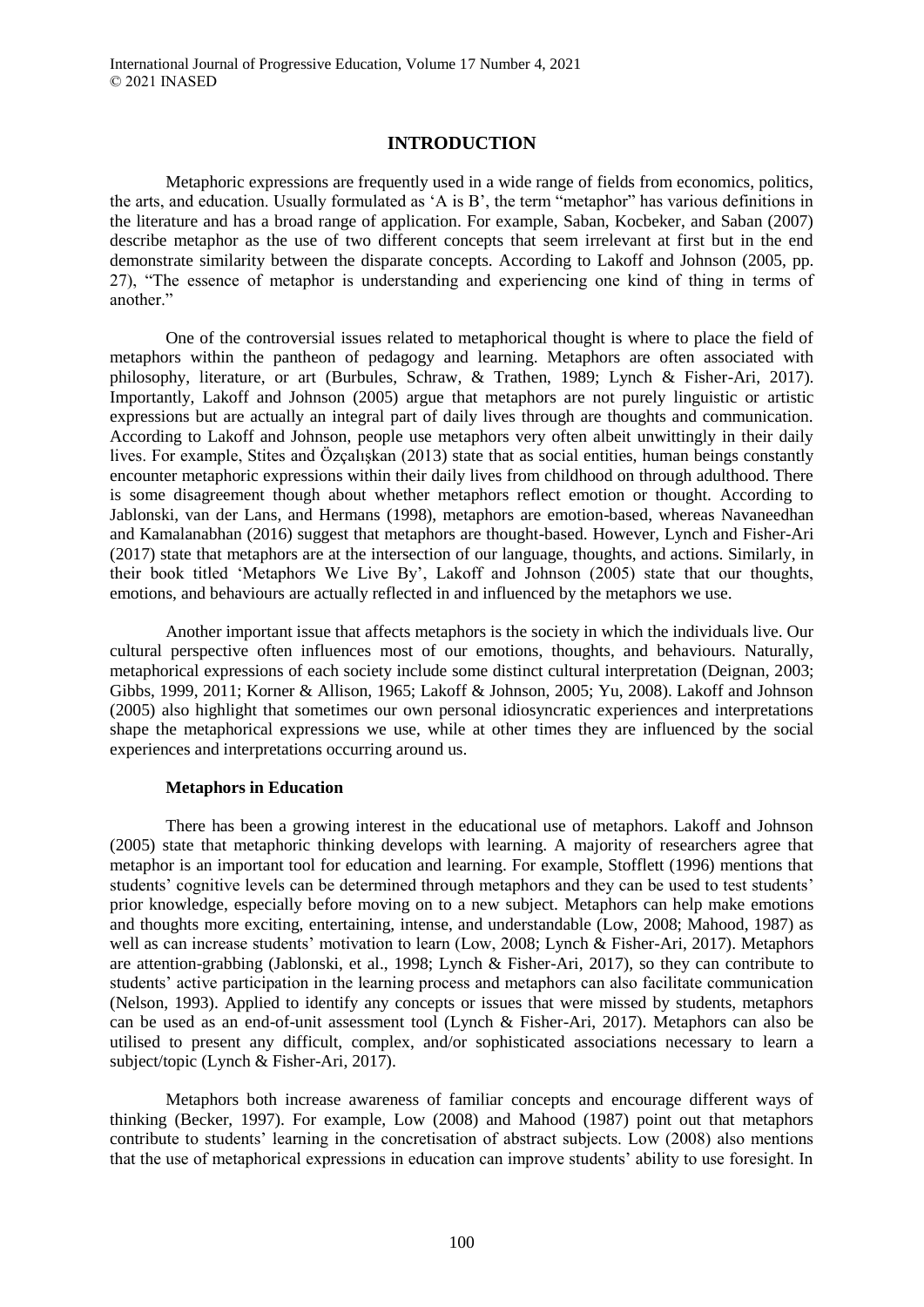addition, metaphors can contribute to the development of high-level thinking skills (Low, 2008; Mahood, 1987; Navaneedhan & Kamalanabhan, 2016; Stites & Özçalışkan, 2013).

Cunningham (1976) states that metaphoric thinking is directly related to literacy; while Lynch and Fisher-Ari (2017) state that the use of metaphors as an educational tool positively affects students' language development. Especially individuals with advanced language skills and sufficient vocabulary; they can more readily understand and explain metaphorical expressions and/or create their own metaphorical sentences (Stites & Özçalışkan, 2013). The related research literature confirms that there is a strong relationship between metaphoric thinking and creative thinking (Gardner, Kircher, Winner, & Perkins, 1975; Glicksohn, Kraemer, & Yisraeli, 1993; Stuhlfaut & Vanden Bergh, 2014). In summary, metaphors can be used both as a teaching and/or assessment tool at differing stages of the educational process. Thus, different types of learner skills such as language skills, high-level thinking, and communication skills can be supported. Also metaphors can increase the awareness of learning within the educational environment, and as a result, can positively affect students' motivation by providing a fun learning environment.

### **Metaphors and Cognitive Development**

The Cognitive Development Theory (CDT) focuses on the change in human mental activities stemming from the interaction of innate genetic characteristics and environmental factors. In other words, this theory examines the effects of both inheritance and environmental factors on mental development (Fischer, 1980). Proponents of this theory argue that cognitive development occurs through various levels starting from birth. Piaget (1964), one of the leading advocates of the CDT, defines the successive stages of cognitive development as sensory-motor, pre-operational, concrete operational, and formal operational stages. Bruner (1964), on the other hand, describes three levels of cognitive growth as enactive, iconic, and symbolic. While Vygotsky does not divide cognitive development into levels, he emphasises the critical impact of social environment such as peers and adults on cognitive development (Van der Veer & Valsiner, 1991). Similarly, Rutter (1985) emphasises environmental factors in cognitive development. For example, even a child's siblings' order of birth, and the amount of time parents devote to care for their children affect cognitive development. According to Rutter (1985), there is a strong correlation between cognitive development and education. Rutter asserts that high-quality education is one of the most important factors supporting cognitive development.

According to the CDT, the majority of secondary school students have either reached or are about to reach adolescence. Choudhury, Blakemore, and Charman (2006, pp. 165) define adolescence as "the transition period between late childhood and the onset of adulthood." Steinberg (2005) examined the changes in the brain based on the findings of developmental neuroscience research. According to Steinberg (2005), the brain undergoes an intensive process of change in adolescence, both functionally and physically. Research shows that the development of the brain system is quite different in boys and girls, but generally intensifies around 11 years of age (Choudhury et al., 2006). In this period, children can make classifications and comparisons, reach generalisations through logical reasoning, and their symbolic and hypothetical thinking skills develop rapidly. According to the CDT, towards the end of adolescence, young people begin to have access to the thinking abilities of adults.

Özçalışkan (2007) and Vosniadou (1989) state that parallel to the CDT, metaphorical thinking develops through various stages. There are many studies in the literature that deal with the relationship between metaphorical thinking and age. These studies consistently show that the process of understanding and explaining the metaphor improves with age (Białecka-Pikul, 2010; Dent, 1987; Glicksohn & Yafe, 1998; Özçalışkan, 2007). Some of the studies describe the metaphorical processes observed in age-related development in detail, for example, Özçalışkan (2007) states that 3 to 4 year old children can liken the objects they do not know to the objects they know, and that children around 5 years of age can make comparisons between objects. In addition, Siltanen (1990) states that children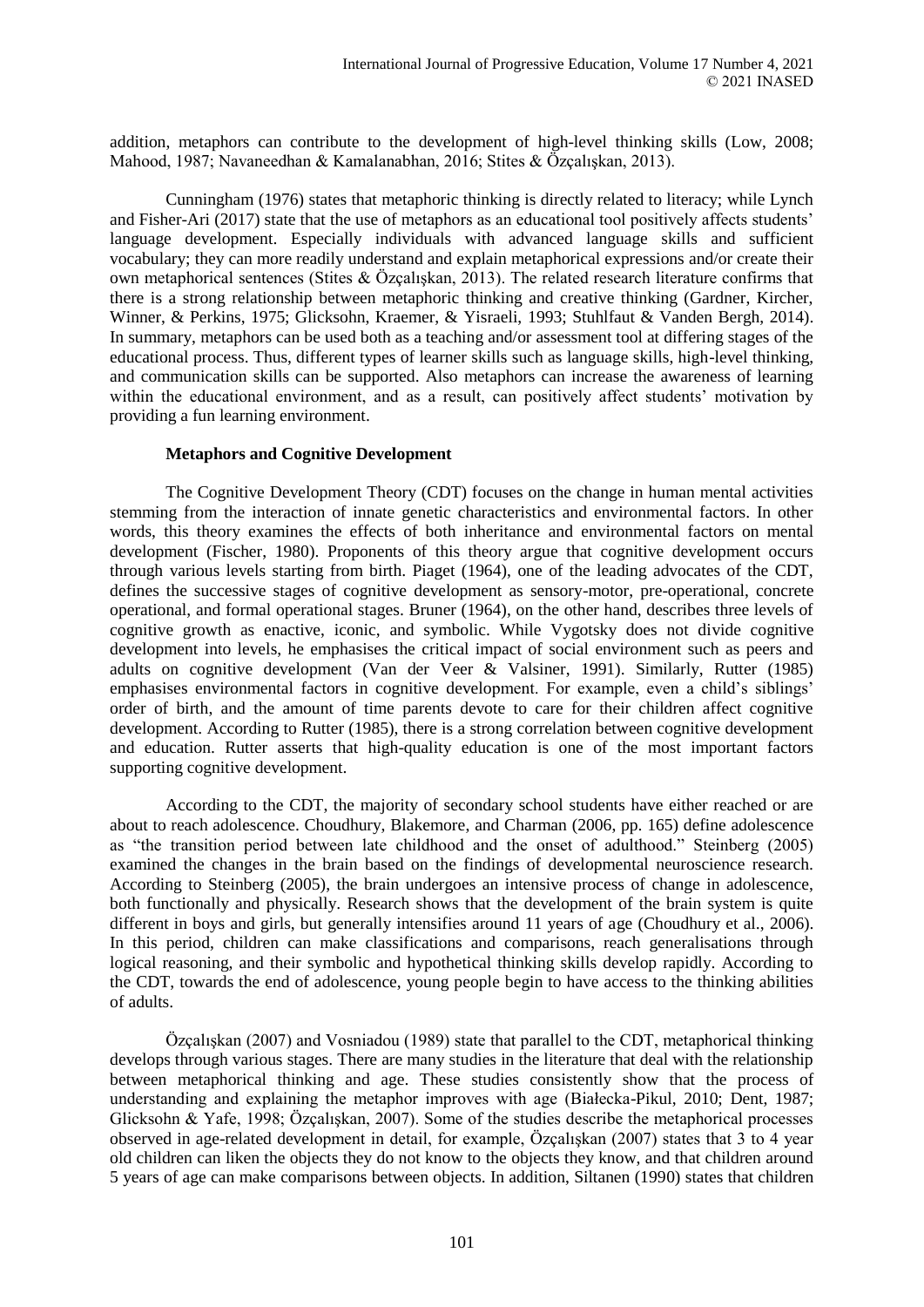between 5 and 8 years of age are able to understand easy metaphors. Özçalışkan (2007) reports that children between 9 and 12 years old can not only understand complex metaphors but also begin to produce their own metaphors. Furthermore, Siltanen (1990) suggests that children between the ages of 12 and 14 are able to understand easy, moderately difficult, and difficult metaphors, and they are also increasingly able to elaborate on metaphorical sentences until adulthood. Winner, Rosenstiel, and Gardner (1976) also state that metaphoric understanding becomes more sophisticated from adolescence onwards. In summary, research findings show that children from an early age can gradually understand and explain metaphorical sentences more-and-more. Past research findings also indicate that the process of metaphorical thinking is in line with the stages of cognitive development.

### **Metaphors and Country Image**

It can be crucial in international relations that nations project a positive image. Many countries conduct periodic research to determine how they are perceived by other countries and may even carry out advertising and marketing projects to improve their image (Chattalas, Kramer, & Takada, 2008). Especially with the process of globalisation, national image has become a key factor in many aspects (e.g., economic, political, cultural, etc.). Around the world, the act of making generalisations about a group (e.g., ethnic, religious, etc.) or a country based on a few known facts or rumours has been done throughout human history. It is often the case that these generalizations turn into stereotypes. Lippmann first introduced the concept of stereotypes, one of the most important subjects in social psychology, in 1922. Lippmann (1922) defines stereotypes as mental patterns that result from "*exaggerations or misunderstandings"* in human perception. Although Lippmann was the first to use the concept of stereotypes, Katz and Braly (1933) were the first researchers to collect scientific data on this subject. In 1933, Katz and Braly developed a measurement tool to reveal the perceptions of students at Princeton University towards various groups. This tool has gone on to be used by researchers to identify social group perceptions from around the world for more than 80 years.

Allport (1954), who carried out some notable studies on group behaviour, states that stereotypes contain prejudices. Katz and Braly (1933) suggest that people are often prejudiced in making a judgment about a group or nation based on very limited information. Extensive research is available in the literature that focuses on country images or stereotypes (e.g., Chandra, 1967; Child & Doob, 1943; Diab, 1962, 1963; Gilbert, 1951; Katz & Braly, 1933; Madon, et al., 2001; Mllckl & Ellemers, 1996; Sierp & Karner, 2017; Terracciano et al., 2005). According to Child and Doob (1943), stereotypes are learned under the influence of various environmental elements. Therefore, perceptions towards other countries tend to be similar in most individuals living in a particular society*.* In other words, it is possible to see the cultural patterns of a particular society in the perceptions of its members towards other countries and/or groups. Sherif and Sherif (1956) draw attention to the consistency of stereotypes formed in groups. Diab (1962, 1963) states that dominant judgments (e.g., stereotypes) in social groups tend to persist even years later, and that these stereotypes are very resistant to change. In short, factors such as the environment we live in, the education we receive, and our religious or political affiliations shape our perception of countries and these perceptions become consolidated and resistant to change.

In this longitudinal study, some of the participants (e.g., students) were in their late childhood or early adolescence. Importantly, the transition from late childhood to adolescence is considered as one of the most intense periods of physical, social, and cognitive development. Therefore, adolescence is considered as a critical and sensitive period (Steinberg, 2005). Focusing on metaphors, this current study attempts to reveal how various country images are perceived by students. According to the CDT, children tend to form their own vision and perception systems from adolescence. In addition, children of this period gradually move away from their families and interact more closely with their peer and school environment as part of their socialisation (Choudhury et al., 2006). This study also includes social studies teachers because these educators are both an adult figure that can impact children within this age group as well as the people responsible for laying some of the students' mental foundations, in particular to this study, the image perception of various countries.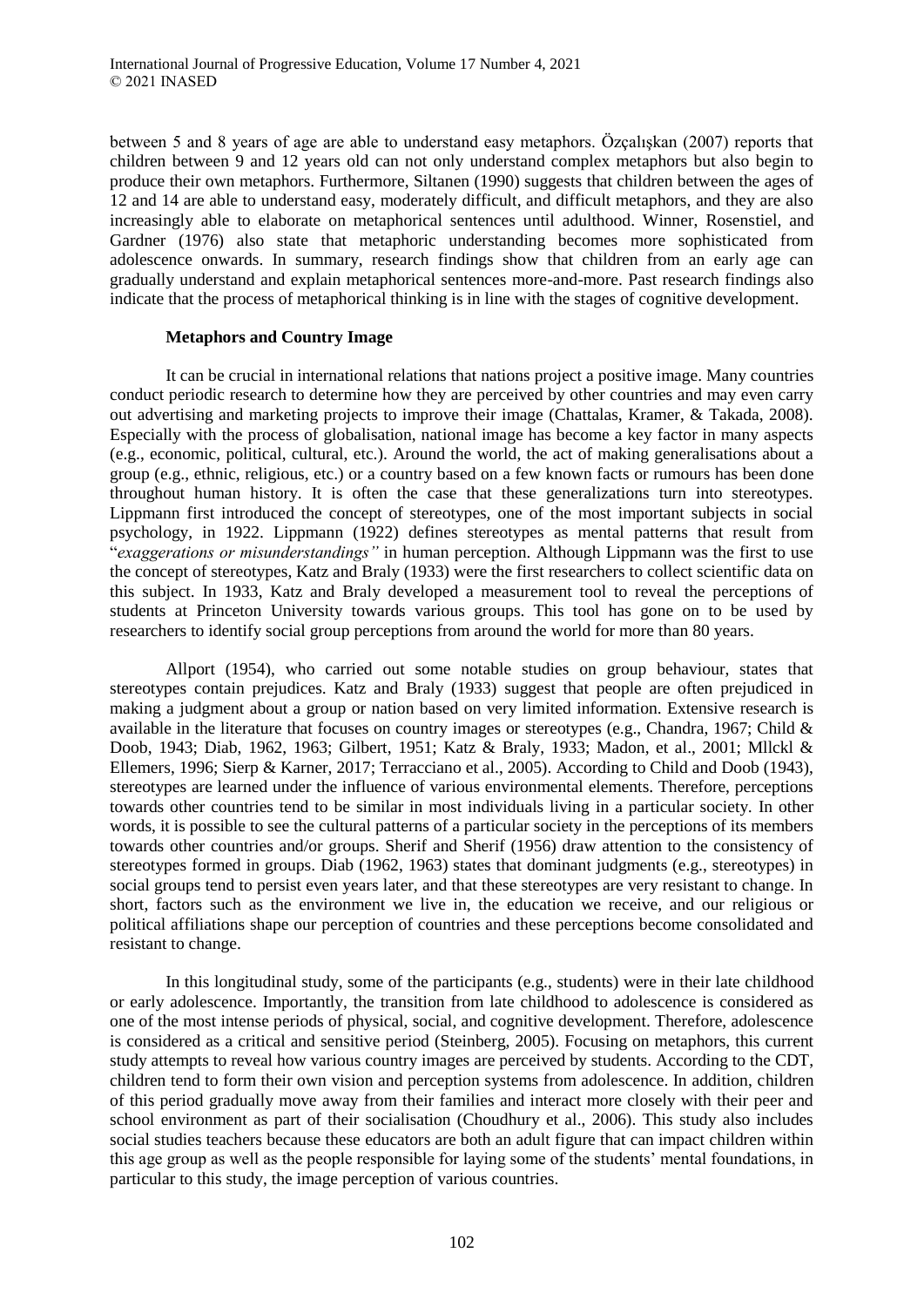Although many studies have been conducted on country images or stereotypes, many of these studies have been criticised for their data collection techniques (Diab, 1962, 1963). The data collection tool developed by Katz and Braly (1933), one of the first and most widely used data collection tools, has been criticised for restricting the free expression of the images in the minds of the participants. Likewise, the survey developed by Terracciano et al., (2005) is criticised for the inadequacy of the characteristics attributed to countries. In brief, the criticism of the data collection techniques utilised in these studies focuses on the following question: "Would the results be similar if the adjective lists or qualities attributed to countries were different?". Based on these criticisms, no adjective list, questionnaire, or scale items about the countries were provided to the participants. In this study, the mental images held by the participants for various countries were identified through the original metaphors that the participants created on their own. The difference of this study from other studies can be summarised as follows:

- i. The previous country image studies have been conducted mostly by scale, questionnaire, checklist, document review, or interviews (e.g., Child & Doob, 1943; Diab, 1962; Katz & Braly, 1933; McCrae & Terracciano, 2005; Terracciano et al., 2005). The review of literature for the present study revealed no studies analysing country perceptions through metaphors. In this study, a new data collection tool (e.g., metaphor) was employed to reveal the mental images for countries constructed by learners and educators.
- ii. The previous studies on metaphor have mostly focused on understanding and explaining some predetermined metaphors (e.g., Özçalışkan, 2007; Siltanen, 1990; Winner et al., 1976). This study, however, makes a novel contribution to the literature because the participants had to form their own metaphorical expressions.
- iii. Moreover, this study differs from other studies in that it reveals the metaphorical thinking development of the participants over a period of four years.

The main purpose of this study was to reveal the mental images of secondary school students and social studies teachers in secondary schools about various countries through metaphors. For this purpose, the answers were sought for the following questions:

- 1. What are the images of various countries in the minds of secondary school students and secondary school social studies teachers, and how can these images be categorised?
- 2. Do the socioeconomic level (SES) and/or age of students play a role in their metaphors?
- 3. Do social studies teachers' seniority and progression of time affect their metaphors?

# **METHOD**

#### **Participants**

This study was carried out in four stages. The research implementation was carried out in November 2015, December 2016, November 2017, and November 2018. Students in secondary schools and social studies teachers teaching at secondary schools participated in the study. In light of the statistics obtained from the Turkish Statistics Institute (TUIK), 18 secondary schools representing various socio-economic levels were identified to be included in the study. The purpose of the study was explained to the school principals during interviews at these schools, and they were then asked if they were willing to participate in the study. The necessary research permissions were obtained for the participating schools  $(n= 13)$ . From among the participating schools, one school for each of the SES levels including lower, middle, or upper were selected. The classes with the academic achievement level closest to each other were determined and the research was conducted with the students studying in these classes over a four-year period. All the social studies teachers teaching in the 13 secondary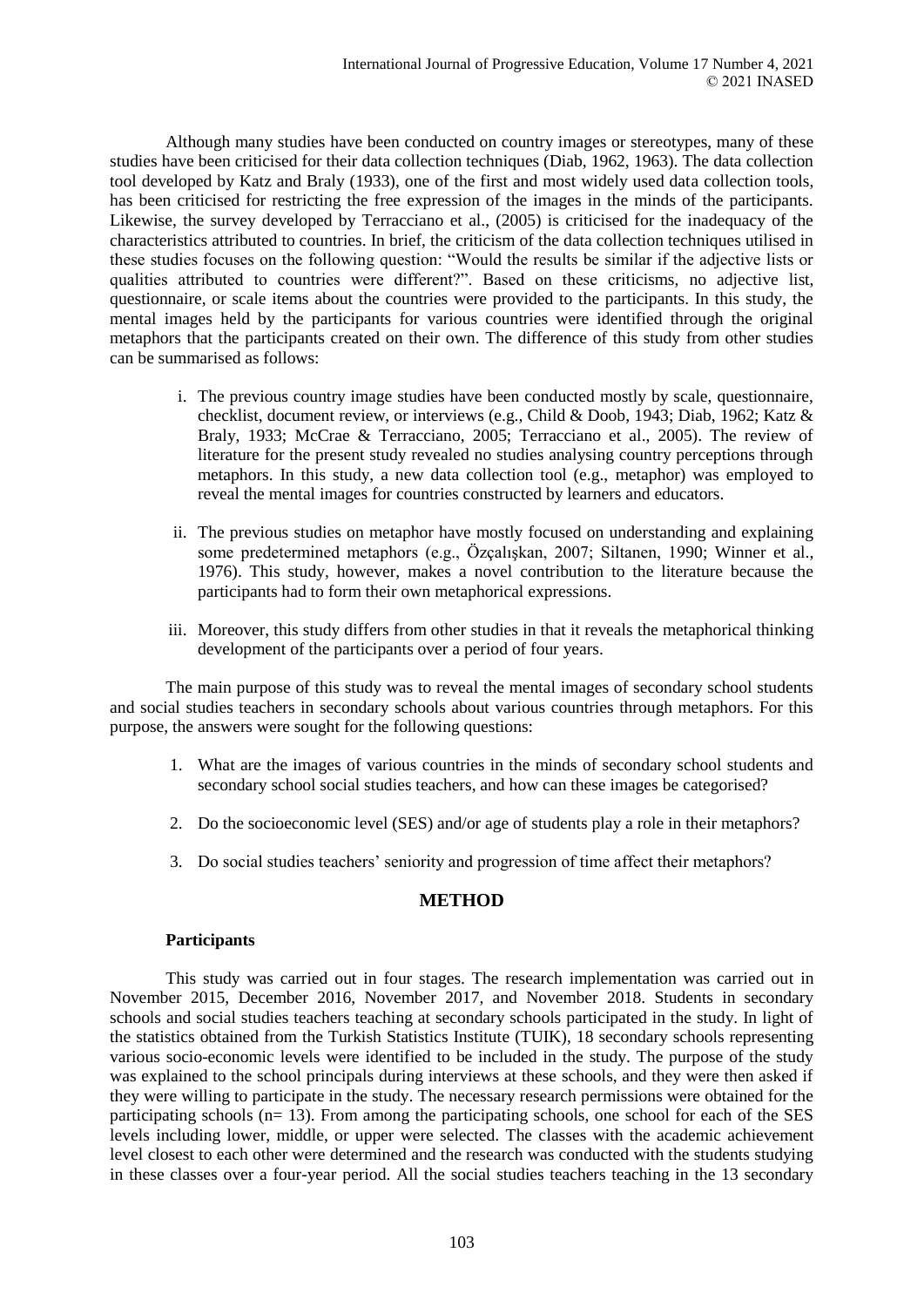schools that granted permission for the study participated in the study. Parental permission was obtained for the students.

This longitudinal study began in 2015 with 89 secondary school 5th grade students. Eight students from the lower socioeconomic level, nine students from middle SES level, and six students from upper SES level had to be excluded from the study because they could not consistently participate in the research. Thus, 66 students (e.g., 23 students from lower SES level, 21 from middle SES level, and 22 from the upper SES level) participated in the entirety of the study. Only data from students who participated in every stage of the study were included in the analysis. In 2015, the number of teachers who voluntarily agreed to participate and produce metaphors was 49. However, some of the teachers did not participate in all the stages of the study due to reasons such as being posted to another school, quitting their jobs, or being on leave. For this reason, the research was completed with the teachers  $(n= 38)$  who participated in all steps of the study and only the data elicited from these teachers were utilized in the analysis.

Of the secondary school students participating in the study, 53% were girls and 47% were boys. In 2015, the average age of the students was 10 years and 7 months. The average age of the students was 13 years 7 months in 2018, the year the study was completed. Of the 38 teachers participating in the study, 68% were female and 32% were male. The seniority of the teachers was as follows: nine teachers with 0-5 years of experience, eight teachers with 6-10 years of experience, nine teachers with 11-15 years of experience, seven teachers with 16-20 years of experience, and five teachers with 21 or more years of experience. None of the participants had learning disabilities and/or neurological disorders.

#### **Data collection tool**

First of all, a template was created in which both students and teachers could express their perceptions about the countries presented to them more easily. The countries were placed in the template in accordance with the formula 'A IS B', used by Lakoff and Johnson (2005). A metaphor booklet was created, with each of the countries placed on a separate page, for example, as "The United States of America is …….. Because ……" In the metaphor booklet, source domains were presented to the participants as countries in a pre-set way. A few lines of space were left in the metaphor booklet for participants to create target domains. This space is followed by the "Because" connector, which was provided to help participants explain the logical reasons for similarities between the source and target domains.

While the number of countries given to the participants was 12 in the pilot study, based on the expert opinions, this number was reduced to seven in the actual research implementation. To determine the countries to be included in the study, social studies curriculum and textbooks utilised in Turkey were first examined, and the developed countries that the most information was provided about in the textbooks, were selected to be included in the study. In the metaphor booklet, the same countries were presented to the students and teachers in the same order over the duration of the fouryear study. The order of the countries listed in the metaphor booklet was as follows: 1. The United States, 2. Germany, 3. The United Kingdom, 4. France, 5. Canada, 6. Japan, and 7. Australia.

Before distributing the metaphor form to the participants, a preliminary study was conducted with the participants about a concept not included in the study. The purpose of doing this was to increase the familiarity of students and teachers with producing metaphors. For example, the participants developed sample metaphors about "teacher" in 2015, "student" in 2016, "book" in 2017, and "social studies" in 2018. The students completed the country metaphors activity in approximately 80 minutes, while the teachers produced their metaphors in approximately 30 minutes.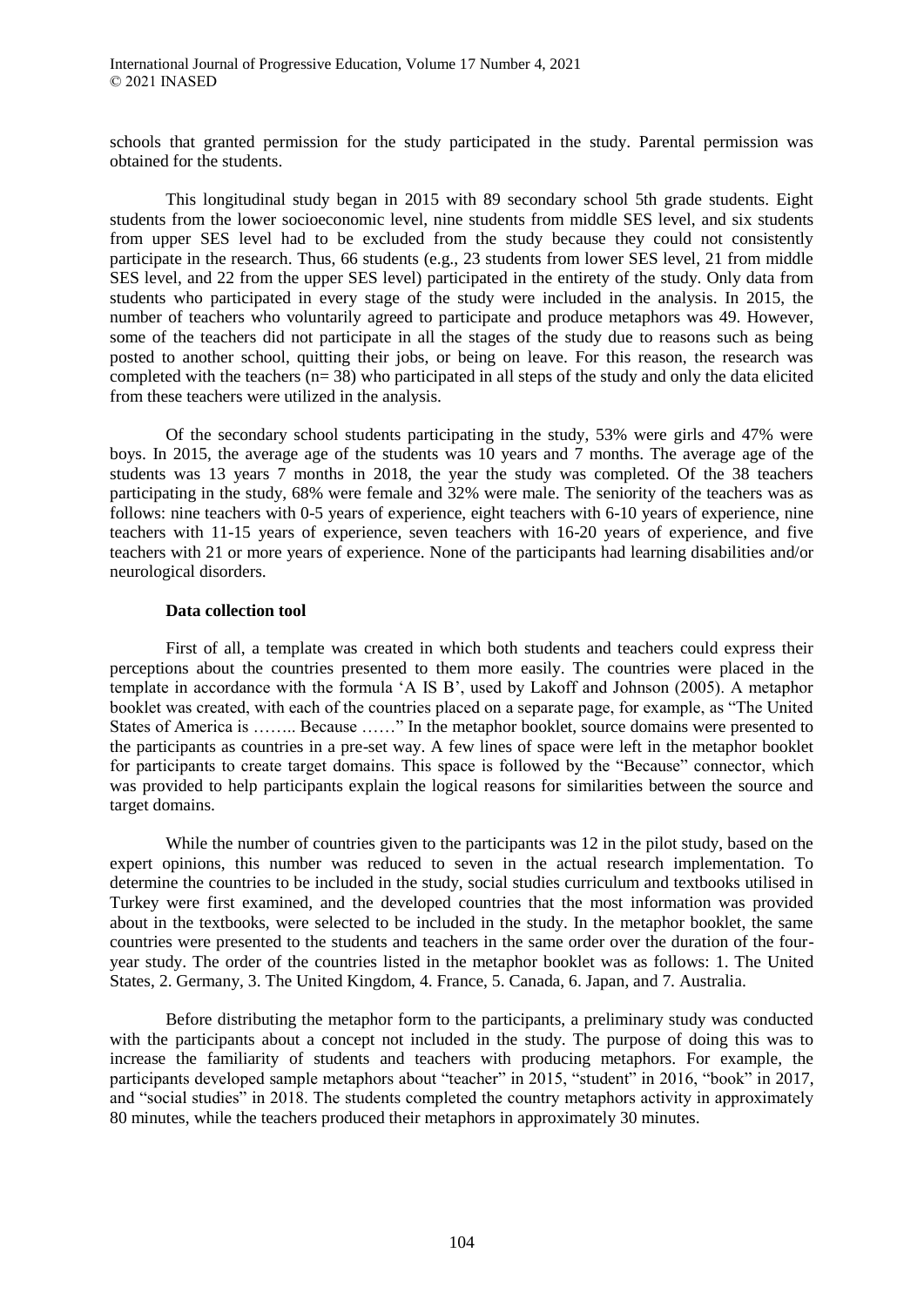#### **Data analysis**

Analysis of the Qualitative Data: In the analysis of the metaphor data, the method used by Saban (2004, 2010) was adopted. Firstly, the metaphors produced by the participants (e.g., students and teachers) over the four-year research period, were assigned ordinal numbers. Then, it was determined whether the participants were able to produce metaphors for the countries concerned. In this stage, i) the papers that were left blank, ii) the papers that provided introductory explanations for countries instead of forming a metaphor image, and iii) the papers that could not reasonably present a metaphor image were excluded from the analysis.

Once valid metaphors were detected, the metaphor forms were re-ordered and analyzed. In this analysis, the subject of the metaphors and the relationships between the source and target domains were analyzed. For each country, the metaphors with the same basic idea were divided into individual conceptual categories. Then, the sample metaphors representing each conceptual category were identified. A different number of conceptual categories were reached for each country. The tables showing the distribution of conceptual categories by years and type of participants were created and presented with sample metaphors in the findings section.

After analyzing all the collected data, to confirm the conceptual categories, an expert opinion was obtained from a faculty member experienced in qualitative research. The opinions of the expert and the researcher were then compared. With these two analyses, the agreement percentage for the metaphors produced for each country for the total of four years was calculated (Miles & Huberman, 1994). Then, the expert and researcher met to re-evaluate the categories and metaphors on which they did not concur. As a result of these meetings, two categories were merged and one category was renamed. In addition, a category for the UK was divided into two different categories.

Analysis of the Quantitative Data: Firstly, in order to determine whether the distribution of the metaphor numbers had normal distribution, the kurtosis and skewness values of the scores were examined. Since the number of observations of the students was over 50, the Kolmogorov-Smirnov test was utilized to determine the normality assumption in the analyses of the students, and the Shapiro-Wilk test was utilized to determine the normality in the analyses conducted for the teachers because the number of teacher observations was below 50. The repeated measurement analyses (e.g., paired t-test or Friedmann test) were utilized to determine whether the metaphor numbers differed in repeated measurements. This methodology was determined by examining whether the repeated measures showed normal distribution in all categories. Since the score distribution was not normal in all categories, the Friedmann test was utilized for the analysis of repetitive measurements. For the purposes of this study, the analyses for comparison of means (e.g., ANOVA or Kruskal Wallis) were used to compare whether the metaphor numbers differed according to the independent variables. Again, this method was selected on the basis of whether the metaphor numbers showed normal distribution in all categories of the independent variable. The Kruskal Wallis test was used for the comparison of the averages because the score distribution was not normal in all categories of the independent variables (e.g., based on the normality analysis).

### **RESULTS**

In this part of the study, mental images of students and teachers regarding the US, Germany, the UK, France, Canada, Japan, and Australia are presented in categories and through sample metaphors. Then, the conceptual categories developed by the students for various countries were compared in terms of the students' socioeconomic level and years of education. Finally, the conceptual categories developed by the social studies teachers for various countries are presented by comparing the seniority of teachers as well as the year(s) (1-4) of teaching.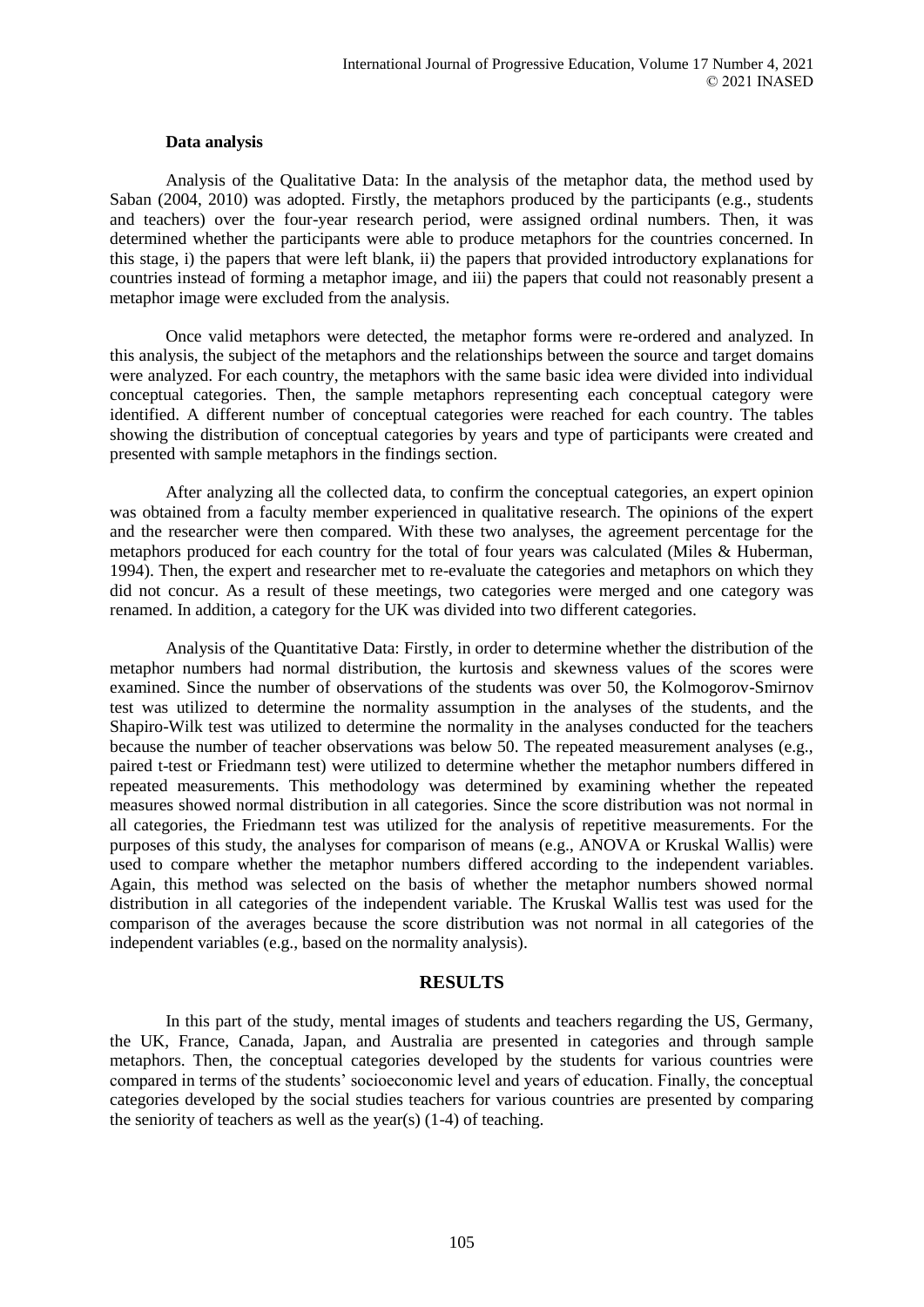|                                                 | Student<br>Teacher          |                  |                |                |     |          |                  |                |      |    |
|-------------------------------------------------|-----------------------------|------------------|----------------|----------------|-----|----------|------------------|----------------|------|----|
| The United States Of America (USA)              |                             |                  |                |                |     |          |                  |                |      |    |
|                                                 | n<br>201                    | $\overline{201}$ | 201            | 201            |     | 201      | $\overline{201}$ | 201            | 2018 |    |
| 1. The US as a harmful country                  | $\mathcal{D}_{\mathcal{A}}$ | 6                | 13             | 17             | 38  | 7        | 8                | 9              | 12   | 36 |
| 2. The US as a ruling country                   |                             | 4                | 6              | 9              | 20  | 6        | 8                | 8              | 6    | 28 |
| 3. The US as a powerful country                 |                             |                  | 6              | 9              | 16  | 5        | $\overline{c}$   | $\overline{2}$ |      | 14 |
| 4. The US as a country that supports science    |                             |                  |                | 5              | 11  | $\theta$ | $\theta$         | $\Omega$       | 0    |    |
| 5. The US as a multicultural country            |                             | $\Omega$         | 2              |                | 9   |          | $\Omega$         |                |      |    |
| 6. The US as a desirable country                | $\Omega$                    | $\Omega$         | 3              | 5              | 8   |          | 2                | $\overline{c}$ |      |    |
| 7. The US as a country that stands out with its | $\Omega$                    | $\theta$         | $\mathfrak{D}$ | $\mathfrak{D}$ | 4   | $\theta$ | $\overline{c}$   | $\mathfrak{D}$ | 3    |    |
| geographical features                           |                             |                  |                |                |     |          |                  |                |      |    |
| 8. The US as a country with changing decisions  | 0                           | $\Omega$         | 3              | $\overline{2}$ | 5   | $\Omega$ | $\Omega$         | $\mathfrak{D}$ |      |    |
| Total                                           |                             | 12               | 40             | 56             | 111 | 20       | 22               | 26             | 31   | 99 |

## **Table 1. Distribution of the conceptual categories of student and teacher metaphors for the United States (US)**

A total of 210 valid metaphors were produced for the US over four years, of those 111 were by the students and 99 were by the teachers. It was determined that the most common image in the minds of both students and social studies teachers for the US was "the US as a harmful country" category (*n=* 74). In the "the US as a harmful country" category, both teachers and students' perceptions emphasised that the US is harming people of other countries for its own interests. For example, in this category, the metaphor developed by a student in 2018 suggests that the US is harming people in many countries. "The US is the wolf in The Little Red Riding Hood fairy tale. Because the wolf tells all kinds of lies to eat her. The purpose is to eat the girl. Just like that, the US tells all kinds of lies to eat (exploit) other countries. Its purpose is only to eat (exploit) those countries."

In "the US as a ruling country" category, a teacher developed the following metaphor in 2018: "The US is a film director. Because the director decides who gets on the stage, who gets off the stage, and who plays the role. He even decides who should say what on stage. The US of America decides on who should take the stage and who should get off the stage in politics, economics, and science. He gives everyone a role, controls the film like a director. In short, the US rules the whole world."

In "the US as a country with changing decisions" " category, a teacher expressed her metaphor on the same category in 2017 as follows: "The US is a teenage girl. Because she has ups and downs. Sometimes she is calm, but sometimes she throws fits. Sometimes she is kind-hearted. Like adolescent girls, the US changes its decisions very quickly, contradicts itself from day-to-day."

### **Table 2. Distribution of the conceptual categories of student and teacher metaphors for Germany**

|                                             | Student<br>Teacher |          |                |          |                          |                |                |          |                |     |
|---------------------------------------------|--------------------|----------|----------------|----------|--------------------------|----------------|----------------|----------|----------------|-----|
| Germany                                     |                    |          |                |          |                          |                |                |          |                |     |
|                                             | S                  |          | ↽              | $\infty$ |                          |                |                |          | $\infty$       |     |
|                                             | 201                | 2016     | 201            | 201      |                          | 201            | 2016           | 2017     | 201            |     |
| 1. Germany as a hardworking country         | 2                  | 3        | 10             | 15       | 30                       | 5              | 8              | 6        | 8              | 27  |
| 2. Germany as a disciplined country         |                    | 3        | 3              | 5        | 12                       | 4              | 6              | 5        | 7              | 22  |
| 3. Germany as a powerful country            | 0                  | 3        | 4              |          | 8                        | 5              | 5              | 5        | 4              | 19  |
| 4. Germany as a hypocrite country           |                    | 3        |                | $\Omega$ |                          | $\mathfrak{D}$ | C              | 7        | 6              | 17  |
| 5. Germany as a rich country                | 0                  |          | $\overline{c}$ | 3        | 6                        | 3              | 2              | 3        | 2              | 10  |
| 6. Germany as a knowledge-producing country | $\theta$           | $\Omega$ |                | 4        | 5                        |                | 3              | 4        | $\overline{c}$ | 10  |
| 7. Germany as a beloved country             | 0                  | $\Omega$ | 2              | 3        | $\overline{\phantom{1}}$ |                | $\overline{c}$ | $\theta$ | 2              | 5   |
| Total                                       | 4                  | 13       | 23             | 31       |                          | 21             | 28             | 30       | 31             | 110 |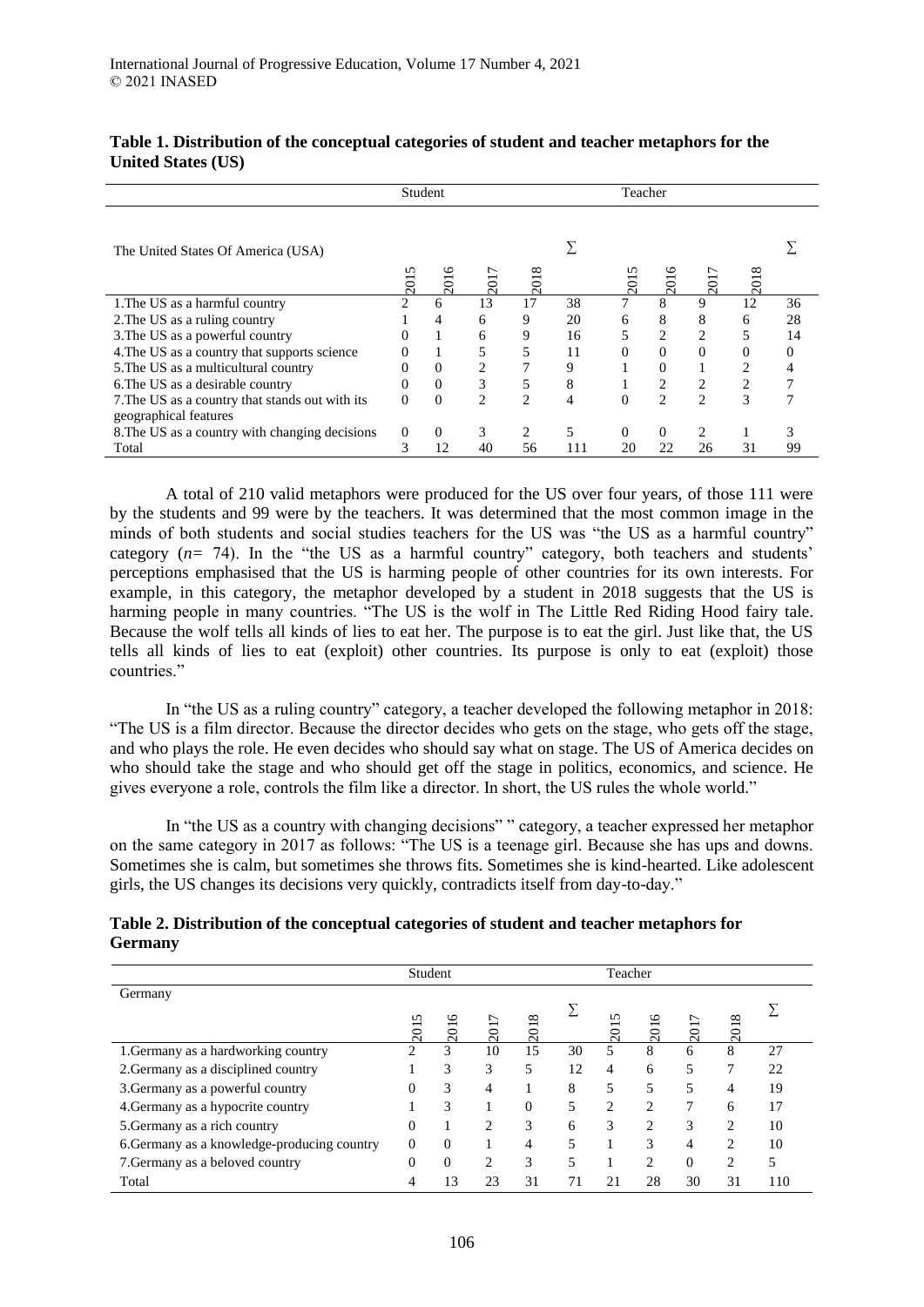The participants developed a total of 181 metaphors reflecting their mental image of Germany as a country. It was found that the image of "Germany as a hardworking country" category (*n=* 57) was the most popular image for Germany in the minds of both the students and social studies teachers. In 2015, a student created the following metaphor, which can be given here to represent this category: "Germany is an army of ants. Because ants work non-stop. The Germans work hard too. That's why they are like ants."

Regarding the "Germany as a hypocrite country" category, the students formed five metaphors and the teachers formed 17 metaphors. In these metaphors, it is emphasised that Germany's attitudes and behaviours change drastically according to its interests. For example, a metaphor formed in 2017 by a student is: "Germany is a chameleon. Because the chameleons change their colours according to where they are, never reveal themselves. The Germans can pull all sorts of tricks for their interests without revealing their true selves and thoughts..."

For the category "Germany as a rich country", the students formed six metaphors, and the teachers formed ten metaphors, yielding a total of 16 valid metaphors. Representing the "Germany as a rich country" category, the following metaphor created by a teacher in 2017 was provided: "Germany is the rich ruler Croesus in history. Because it is economically a very rich country."

|                                            | Student<br>Teacher |                |                               |          |    |                             |     |     |          |    |
|--------------------------------------------|--------------------|----------------|-------------------------------|----------|----|-----------------------------|-----|-----|----------|----|
| The UK                                     |                    |                |                               |          |    |                             |     |     |          |    |
|                                            | n                  |                | $\overline{ }$                | $\infty$ |    | n                           | ৩   |     | $\infty$ |    |
|                                            | 201                | 201            | 201                           | 201      |    | 201                         | 201 | 201 | 201      |    |
| 1. The UK as a harmful country             | ◠                  | 6              | 9                             | 17       | 34 | 6                           |     | 10  | 9        | 32 |
| 2. The UK as a ruling country              |                    | $\mathfrak{D}$ | 6                             |          | 16 | 5                           | 5   | 4   | 6        | 20 |
| 3. The UK as a powerful country            |                    | $\mathfrak{D}$ | 3                             | 6        | 11 | 4                           | 6   | 5   | 6        | 21 |
| 4. The UK as a selfish country             |                    | $\mathfrak{D}$ |                               |          | 11 | 3                           | 3   | 3   | 4        | 13 |
| 5. The UK as a wise country                |                    |                | 3                             | ↑        | 6  | $\mathcal{D}_{\mathcal{A}}$ |     | 3   | ∍        | 8  |
| 6. The UK as a country with a long history | 0                  | $\Omega$       | $\mathfrak{D}_{\mathfrak{p}}$ |          | 3  | 0                           | 0   |     |          | C  |
| Total                                      |                    | 13             | 28                            | 37       | 81 | 20                          |     | 26  | 28       | 96 |

**Table 3. Distribution of the conceptual categories of student and teacher metaphors for the UK**

For the UK, the secondary school students and social studies teachers produced 177 valid metaphors over the four-year study period. The analysis of the data revealed that the highest number of metaphors (*n=* 66) formed by the secondary school students and social studies teachers in regards to the UK was "The UK as a harmful country". In the metaphors produced in this category, as for the US, the main idea that the UK harms other countries for its own interests was highlighted. For this category, a student created the following metaphor in 2018: "The UK is the step-mother in the Cinderella Story. Because it torments the weak and vulnerable states in order to take advantage of the aboveground and underground resources. Like the stepmother in the story."

The students formed 16, and the teachers formed 20 metaphors for the category of "The UK as a ruling country". In this category, it was emphasised that the UK dominates other countries, especially underdeveloped countries. For this category, a student created the following metaphor in 2018: "The UK is the queen bee. Because the queen bee rules all the other bees and the UK rules other countries."

The analysis of the metaphor booklets revealed that for "The UK as a selfish country" category, the students formed 11 metaphors and the teachers formed 13 metaphors. For example, a metaphor one of the students created in 2018 is: "The UK is a woman with red nail polish. Because these women value their nail polish very much, and they do not want to spoil their nail polish. But these women (The UK) make the dirty and hard work they need done by the poor country people. They only care about their nail polish. Because their nail polish is worth more than the lives of other people."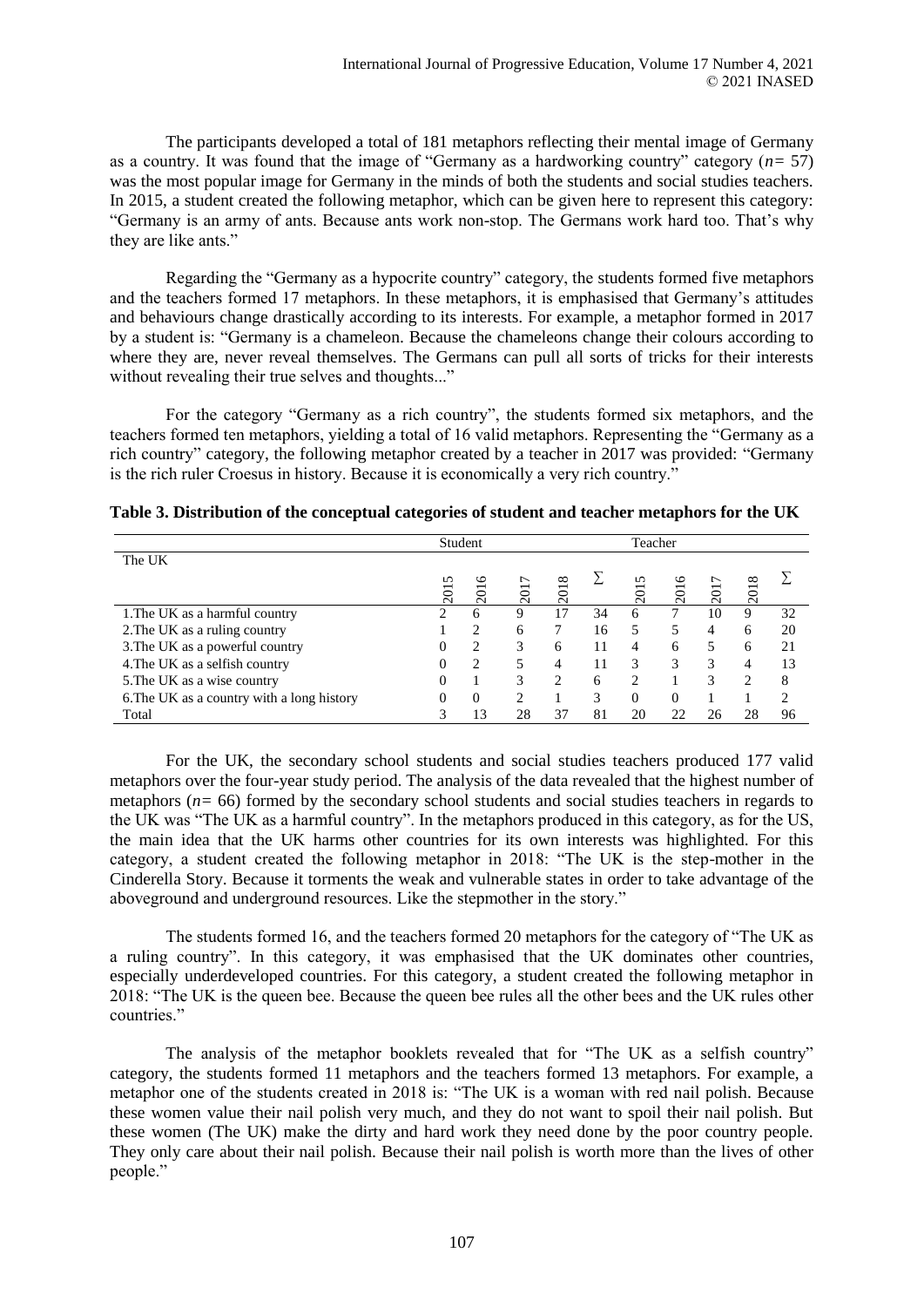|                                                            | Student<br>Teacher |          |                 |                   |    |          |   |                |                   |    |
|------------------------------------------------------------|--------------------|----------|-----------------|-------------------|----|----------|---|----------------|-------------------|----|
| France                                                     | n<br>201           | ७<br>201 | $\overline{20}$ | $^{\circ}$<br>201 |    |          | ७ | 201            | $^{\circ}$<br>201 |    |
| 1. France as a harmful country                             |                    |          |                 |                   | 13 |          |   | 3              |                   | 13 |
| 2. France as a conceited country                           |                    |          |                 |                   | 10 |          |   | 3              |                   |    |
| 3. France as a hypocrite country                           |                    |          | 2               |                   | 6  | 4        |   | 3              |                   |    |
| 4. France as a country that evokes nice feelings           |                    |          | າ               |                   |    | ∍        |   |                |                   |    |
| 5. France as a country in disorder                         |                    | 0        | 0               |                   |    | $\Omega$ | 0 | $\Omega$       |                   |    |
| 6. France as a country influenced by powerful<br>countries |                    | 0        | 2               | ∍                 | 4  |          |   | $\mathfrak{D}$ |                   |    |
| 7. France as a country with inconsistent behaviours        | $\Omega$           | 0        |                 | 4                 |    |          |   |                |                   |    |
| 8. France as a country with a strong culinary culture      | $\Omega$           |          |                 |                   | ↑  | $\Omega$ |   | 0              |                   |    |
| Total                                                      |                    |          | 16              | 29                | 50 |          |   |                | 16                | 49 |

### **Table 4. Distribution of the conceptual categories of student and teacher metaphors for France**

In this study, the participants formed a total of 99 metaphors for France. When these metaphors were examined according to common characteristics, the most repetitive metaphors were determined to be in the category of "France as a harmful country". In this category, the students and teachers produced the same number of metaphors. A teacher produced the following metaphor in 2015: "France is a powerful hurricane. Because it destroys everywhere it goes through. It destroys all the beauties on its path."

For the "France as a hypocrite country" category, 15 valid metaphors (e.g., six by students and nine by teachers) were created. The metaphors representing the category in general bear the idea that France has changed its thinking and behaviour in line with its interests. In 2017, one of the teachers said, "France is a crocodile. Because crocodiles shed fake tears after eating their offspring. After doing all the evils, France pretends to be sad…"

For the "France as a country with inconsistent behaviours" category, the participants provided seven metaphors. The students developed five of these metaphors and the teachers developed two of them. For example, in 2017, the following metaphor was provided by a teacher: "France is a woman with inconsistent behaviour. Because you cannot predict what such a woman will do and when she will do it. France is as an incomprehensible country as (such) women."

|                                              | Student  |                |     |                             |                | Teacher  |                 |                |                     |    |
|----------------------------------------------|----------|----------------|-----|-----------------------------|----------------|----------|-----------------|----------------|---------------------|----|
| Canada                                       | n<br>201 | ७<br>201       | 201 | $\infty$<br>201             |                | n<br>201 | ৩<br><b>201</b> | 201            | ${}^{\circ}$<br>201 |    |
| 1. Canada as a country with cold climate     |          | $\overline{2}$ | 6   | 8                           | 16             | 3        | 4               | 4              | 5                   | 16 |
| 2. Canada as a neutral country               | 0        |                |     | 4                           | 6              | 2        |                 | $\overline{c}$ | 3                   | 8  |
| 3. Canada as a country evoking nice feelings | 0        | 0              | 2   | 3                           | 5              |          |                 | $\overline{c}$ | 3                   |    |
| 4. Canada as a knowledgeable country         | 0        | $\Omega$       |     | 5                           | 6              | 2        |                 |                |                     |    |
| 5. Canada as a desired country               | 0        | 0              |     | 3                           | 4              |          |                 | $\overline{c}$ | 3                   |    |
| 6. Canada as a powerful country              |          | 0              |     | $\mathfrak{D}$              | 3              | 2        | 3               |                |                     |    |
| 7. Canada as a charismatic country           | 0        | 0              | 2   |                             | 3              | $\Omega$ |                 | $\overline{c}$ | 2                   |    |
| 8. Canada as a trust-inspiring country       |          | 0              | 0   | 0                           | 0              | 2        |                 | $\overline{c}$ | $\overline{c}$      |    |
| 9. Canada as a lesser-known country          | 0        | 0              |     |                             | $\overline{c}$ | 2        | 2               | $\Omega$       |                     |    |
| 10. Canada as a multicultural country        |          | 0              | 0   | 0                           | 0              |          |                 | $\mathfrak{D}$ | 2                   |    |
| 11. Canada as a copycat country              | 0        | 0              |     | $\mathcal{D}_{\mathcal{L}}$ | 3              | $\Omega$ | $\theta$        | $\Omega$       | $\Omega$            | 0  |
| Total                                        |          | 3              | 16  | 29                          | 48             | 16       | 16              | 18             | 23                  | 73 |

| Table 5. Distribution of the conceptual categories of student and teacher metaphors for Canada |  |  |  |
|------------------------------------------------------------------------------------------------|--|--|--|
|                                                                                                |  |  |  |

Participants developed 121 metaphors reflecting their mental image of Canada. For the category of "Canada as a neutral country", students created six metaphors and the teachers created eight metaphors. In the metaphors representing this category, participants highlighted the idea that Canada stays out of world political issues. One metaphor a student produced in 2016 is as follows: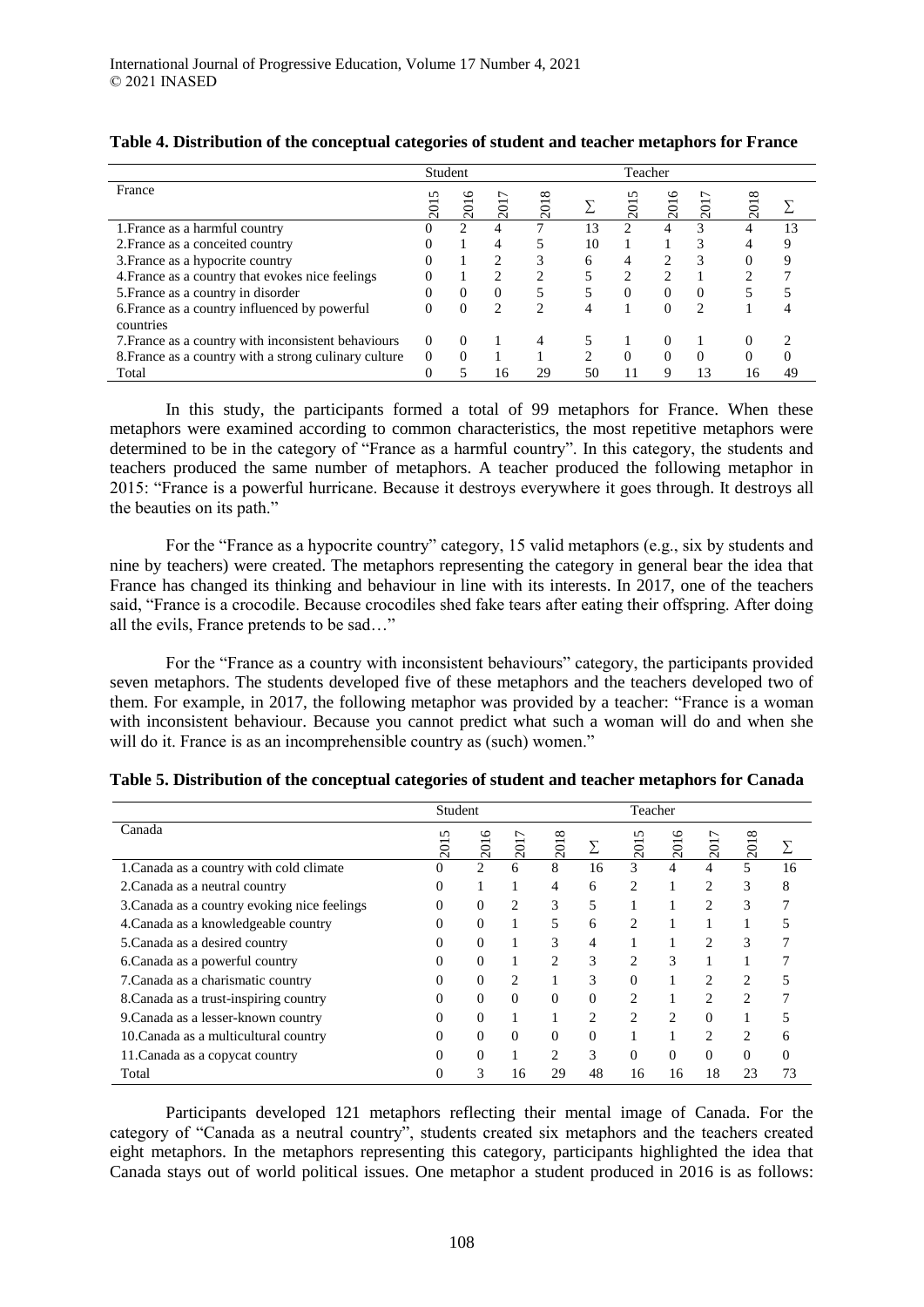"Canada is an artificial plant. Because it does neither harm nor benefit. It does not interfere with any country's business."

Over the four years, the students produced two and the teachers produced five valid metaphors for the "Canada as a lesser-known country" category. Another metaphor produced by a teacher is as follows (in 2018): "Canada is a mysterious woman. Because people know very little about it..."

All the participants who explained their mental image of Canada in the category of "Canada as a multicultural country" were teachers (*n=* 6). The teachers emphasised that Canada is a mixture of French and British cultures. In 2016, one of the teachers expressed her mental image of Canada as follows: "Canada is a mixed-race child. Because some of its genes come from French relatives and some from British relatives."

| Table 6. Distribution of the conceptual categories of student and teacher metaphors for Japan |  |  |  |  |
|-----------------------------------------------------------------------------------------------|--|--|--|--|
|                                                                                               |  |  |  |  |

|                                                           | Student<br>Teacher  |                |                   |               |    |                                     |          |                |                                        |    |
|-----------------------------------------------------------|---------------------|----------------|-------------------|---------------|----|-------------------------------------|----------|----------------|----------------------------------------|----|
| Japan                                                     | n<br>$\overline{5}$ | $\circ$<br>201 | ∼<br>$\bar{\sim}$ | 018<br>$\sim$ |    | 5<br>$\overline{5}$<br>$\bar{\sim}$ | 2016     | $\overline{5}$ | $^{\circ}$<br>$\overline{\phantom{0}}$ |    |
| 1. Japan as a hardworking country                         |                     | 3              |                   | 6             | 17 |                                     |          | 16             | 14                                     | 52 |
| 2. Japan as a country with intelligent people             | 0                   | 3              |                   |               |    |                                     |          |                | 4                                      | 10 |
| 3. Japan as a country producing science and<br>technology | 0                   | $\Omega$       | ↑                 | 4             | 6  |                                     |          | ◠              | ∍                                      | 8  |
| 4. Japan as a powerful country                            |                     | 0              |                   | $\theta$      |    | $\theta$                            | 4        |                |                                        |    |
| 5. Japan as a country of similar people                   | $\mathbf{0}$        | $\Omega$       | ◠                 | ◠             | 4  | $\Omega$                            | $\Omega$ | $\Omega$       | 0                                      |    |
| Total                                                     |                     | 6              |                   | 14            | 34 | 16                                  | 18       | 21             | າາ                                     | 77 |

For Japan, a total of 111 valid metaphors were produced, 34 created by the students and 77 created by the teachers. The "Japan as a hardworking country" category (*n =* 69) was the most popular image of Japan in the minds of both students and teachers. For example, one student in 2016 created the following metaphor: "Japan is a robot. Because it works tirelessly like robots."

The second highest-ranking category in the participants' minds was "Japan as a country with intelligent people". In this category, students produced seven and teachers produced ten metaphors. For example, in 2018, the image of Japan on a student's mind was: "Japan is Jerry in Tom And Jerry. Because the Japanese are smart. Every move of them is clever. That's why they look like Jerry."

The category "Japan as a country of similar people" received the least number of metaphors over the four-year period of the study. All of the metaphors produced for this category were from the secondary school students (*n=* 4). For example, in 2017, a student explained his mental image of Japan with this metaphor: "Japan is a community of cloned people. Because the Japanese are very similar. They seem to be cloned, and they are very difficult to tell apart."

## **Table 7. Distribution of the conceptual categories of student and teacher metaphors for Australia**

|                                                    | Student<br>Teacher |                       |               |                             |                |               |          |    |                       |    |
|----------------------------------------------------|--------------------|-----------------------|---------------|-----------------------------|----------------|---------------|----------|----|-----------------------|----|
| Australia                                          | 201                | ७<br>$\overline{201}$ | ∼<br>201      | ∞<br>$\overline{201}$       |                | 201           | ७<br>201 |    | ∞<br>$\overline{201}$ |    |
| 1. Australia as a neutral country                  | $\theta$           |                       | $\Omega$      | າ                           | 3              | $\mathcal{L}$ | 3        |    |                       | 13 |
| 2. Australia as a country evoking nice feelings    |                    | $\Omega$              | 2             | ↑                           | $\overline{4}$ | $\Omega$      | 3        |    |                       |    |
| 3. Australia as a lonely country                   |                    | $\Omega$              |               | $\mathcal{D}_{\mathcal{A}}$ | 3              |               | ∍        |    | 3                     |    |
| 4. Australia as a less-known country               | 0                  | $\Omega$              | $\Omega$      | ↑                           | 2              | $\mathcal{D}$ |          |    |                       |    |
| 5. Australia as a country whose name is confused   |                    | $\Omega$              | $\Omega$      | $\Omega$                    | $\theta$       | $\mathcal{D}$ |          |    |                       |    |
| 6. Australia as an incorrectly known country       |                    | $\Omega$              | $\mathcal{L}$ | $\mathcal{D}$               | 4              | $\Omega$      | $\Omega$ |    |                       |    |
| 7. Australia as a country that stands out with its |                    | $\Omega$              | $\Omega$      | $\mathcal{L}$               | $\mathcal{D}$  | $\Omega$      | $\Omega$ |    |                       | ◠  |
| geographical features                              |                    |                       |               |                             |                |               |          |    |                       |    |
| Total                                              |                    |                       |               | 12                          | 18             |               | 10       | 14 | 16                    | 47 |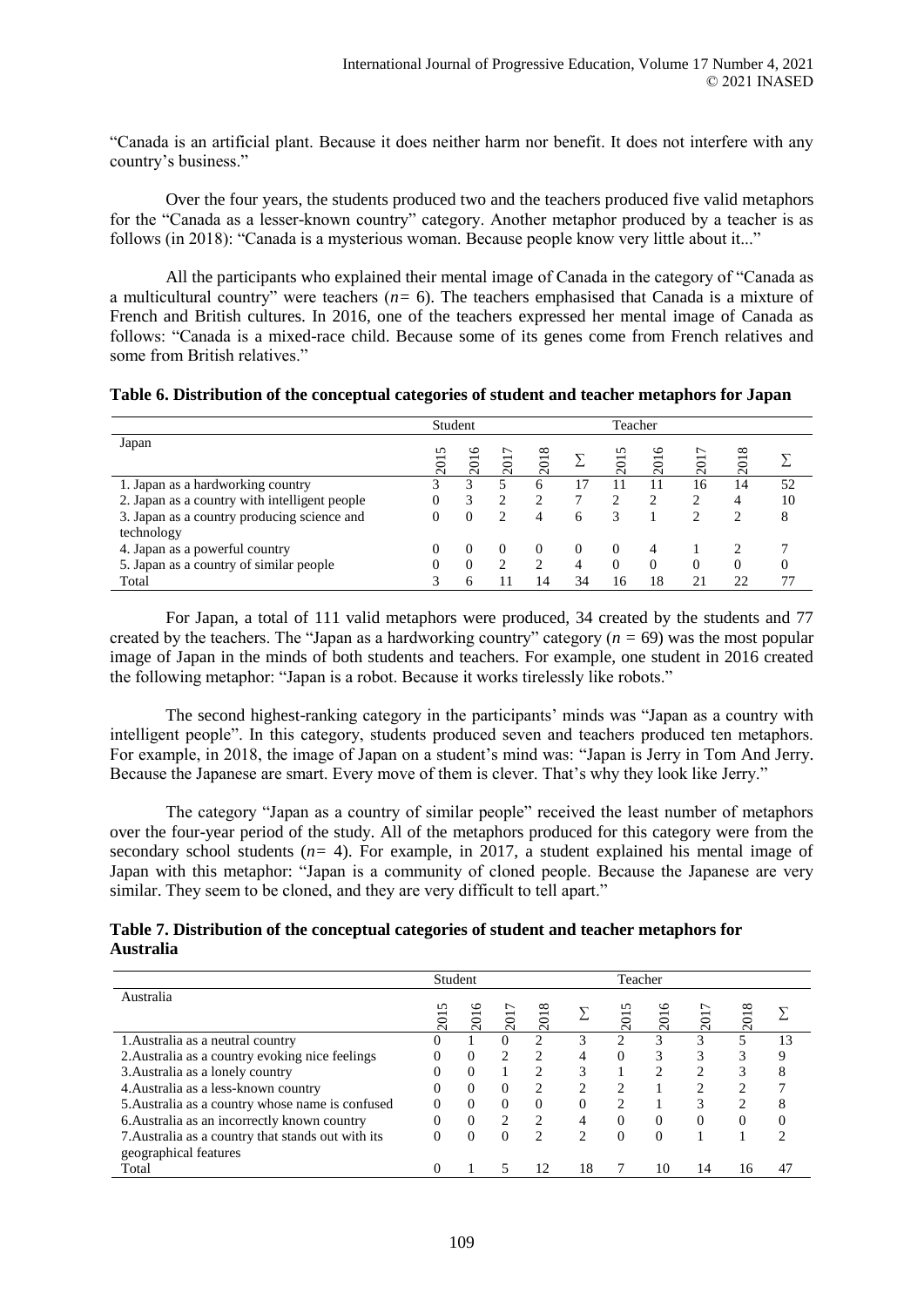International Journal of Progressive Education, Volume 17 Number 4, 2021 © 2021 INASED

For Australia, the students and social studies teachers in secondary schools formed 65 valid metaphors. When these metaphors were examined according to their common characteristics, it was found that the most repetitive metaphors were in the "Australia as a neutral country" category, regarding which participants emphasised Australia's avoidance of world politics in general. In this category, the students produced three metaphors, and the teachers produced 13 metaphors. One of the students produced the following metaphor in 2018: "Australia is a turtle. Because the turtle lives in its shell, and Australia lives like a turtle in its shell, without interfering with anything."

For "Australia as a lesser-known country" category, students produced two metaphors and teachers produced seven metaphors. For example, in 2015, a teacher described her metaphor as follows: "Australia is a book that very few people have read. Because very few people know about it…"

For the "Australia as a country whose name is confused" category, students did not produce any metaphors while the teachers produced eight metaphors. In all of these metaphors, teachers emphasised the confusion between Austria in the Northern Hemisphere and Australia in the Southern Hemisphere. For example, in 2017, a teacher described her metaphor as follows: "Australia is a student whose name is always remembered incorrectly. Because Australia and Austria are always confused…"

The students' socioeconomic level (SES), teachers' seniority, and teachers' experience were also analysed to determine whether these factors impacted in the production of metaphors. Results of the Friedman test, which was applied to determine whether the number of metaphors produced by students about developed countries varied by year are presented in Table 8.

| Country   | Test                     | N  | Mean rank | <b>SD</b>              | $\chi^2$ | $\boldsymbol{p}$     | Sig.           |               |
|-----------|--------------------------|----|-----------|------------------------|----------|----------------------|----------------|---------------|
|           | 1                        | 66 | 1.75      |                        |          |                      |                |               |
|           | $\frac{2}{3}$            | 66 | 2.02      | 3                      | 112.46   | $0.00*$              | 4>3, 4>2, 4>1, |               |
| The USA   |                          | 66 | 2.87      |                        |          |                      | 3>2, 3>1, 2>1  |               |
|           | $\overline{\mathcal{L}}$ | 66 | 3.36      |                        |          |                      |                |               |
|           | $\mathbf{1}$             | 66 | 1.98      |                        |          |                      |                |               |
| The UK    | $\overline{c}$           | 66 | 2.28      | 3                      | 69.66    | $0.00*$              | 4>3, 4>2, 4>1, |               |
|           | 3                        | 66 | 2.73      |                        |          |                      | 3>2, 3>1, 2>1  |               |
|           | 4                        | 66 | 3.01      |                        |          |                      |                |               |
|           | $\,1$                    | 66 | 2.08      |                        |          |                      |                |               |
| Germany   | $\frac{2}{3}$            | 66 | 2.36      | 3                      | 54.69    | $0.00*$              | 4>3, 4>2, 4>1, |               |
|           |                          | 66 | 2.66      |                        |          |                      | 3>2, 3>1, 2>1  |               |
|           | 4                        | 66 | 2.90      |                        |          |                      |                |               |
|           | $\mathbf{1}$             | 66 | 2.14      |                        |          |                      |                |               |
| Canada    | $\overline{c}$           | 66 | 2.23      | 3                      | 62.35    | $0.00*$              | 4>3, 4>2, 4>1, |               |
|           | 3<br>66<br>2.62          |    |           | 3>2, 3>1               |          |                      |                |               |
|           | 4<br>66<br>3.02          |    |           |                        |          |                      |                |               |
|           | $\overline{1}$           | 66 | 2.12      |                        |          |                      |                |               |
| France    | $\overline{c}$           | 66 | 2.27      | 3                      | 56.26    | $0.00*$              | 4>3, 4>2, 4>1, |               |
|           | 3                        | 66 | 2.61      |                        |          |                      | 3>2, 3>1, 2>1  |               |
|           | 4                        | 66 | 3.00      |                        |          |                      |                |               |
|           | $\mathbf{1}$             | 66 | 2.36      |                        |          |                      |                |               |
| Australia | $\overline{\mathbf{c}}$  | 66 | 2.39      | 3                      | 22.25    | $0.00*$              | 4 > 2, 4 > 1,  |               |
|           | 3                        | 66 | 2.59      |                        |          |                      | 3 > 2, 3 > 1   |               |
|           | 4                        | 66 | 2.73      |                        |          |                      |                |               |
|           | $\,1$                    | 66 | 2.33      |                        |          |                      |                |               |
|           | $\overline{\mathbf{c}}$  | 66 | 2.42      | 3                      | 16.85    | $0.00*$              | 4 > 2, 4 > 1,  |               |
| Japan     | 3                        | 66 | 2.58      |                        |          |                      | 3 > 2, 3 > 1   |               |
|           | 4                        | 66 | 2.67      |                        |          |                      |                |               |
|           | $\,1$                    | 66 | 1.58      |                        |          |                      |                |               |
| Total     | $\overline{\mathbf{c}}$  | 66 | 1.94      | $0.00*$<br>3<br>145.54 |          | 4 > 3, 4 > 2, 4 > 1, |                |               |
|           | 3                        | 66 | 2.79      |                        |          |                      |                | 3>2, 3>1, 2>1 |
|           | $\overline{4}$           | 66 | 3.70      |                        |          |                      |                |               |

**Table 8. Results of the Friedman test for the number of metaphors produced by students about developed countries by year.**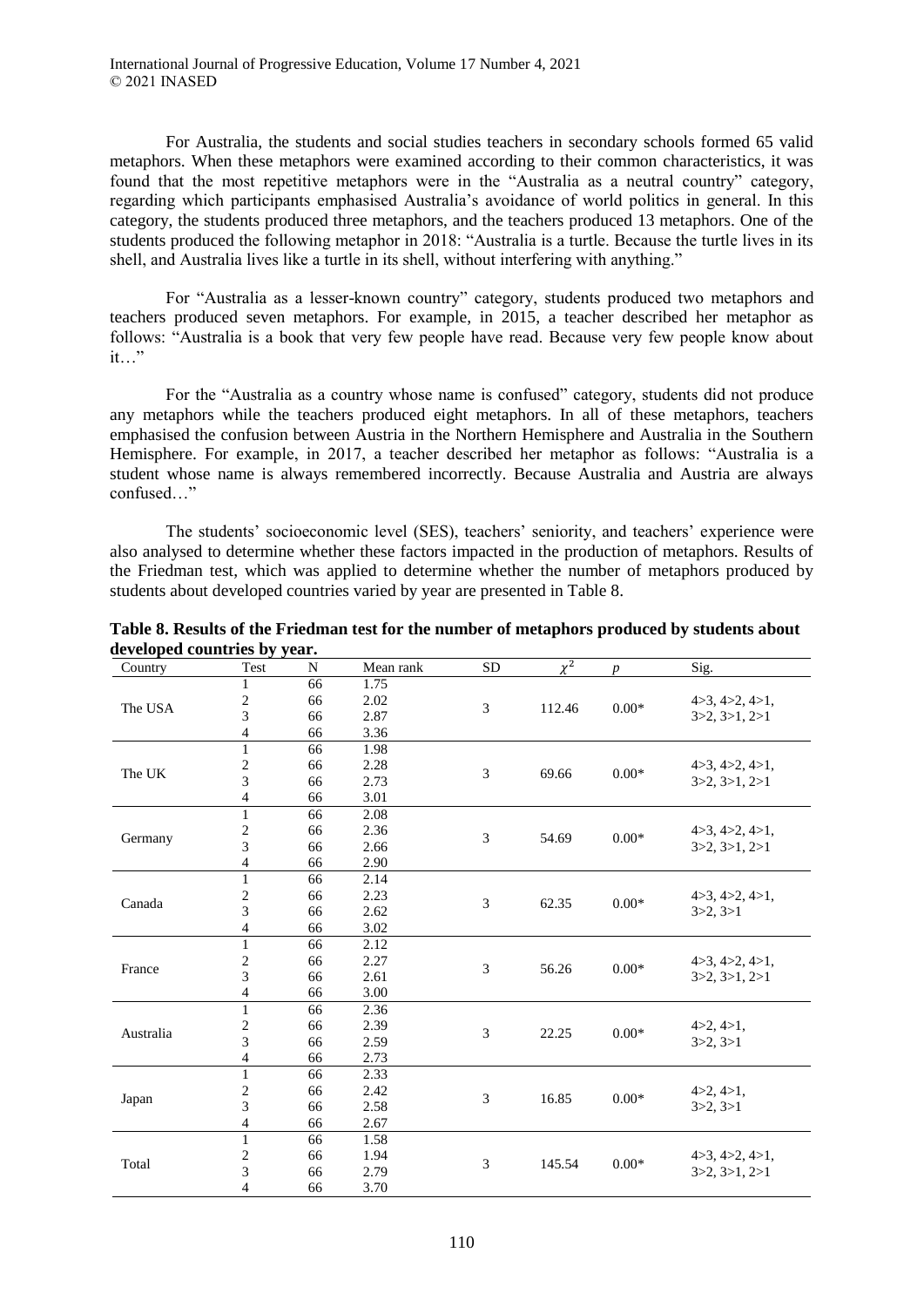As can be seen in Table 8, it was determined that the number of metaphors produced by students for each developed country and the overall total showed a statistically significant difference by year.

$$
(\chi_{The\;US}^2 = 112.46, \; \chi_{The\;UK}^2 = 69.66, \chi_{germ}^2 = 54.69, \; \chi_{Cand.}^2 = 62.35, \chi_{Frn.}^2 = 56.26, \; \chi_{Avst.}^2 = 22.25, \; \chi_{Jap.}^2 = 16.85, \chi_{Total}^2 = 145.54; p < 0.05).
$$

Based on the paired comparisons made to determine the source of the difference, it was concluded that there was a gradual increase in the total number of metaphors produced each year for the US, the UK, Germany, and France. Likewise, the number of metaphors regarding Canada, Australia, and Japan increased year-by-year, but there was no significant increase between the first and second years for Canada, and between the first and second, and between the third and fourth years for Japan and Australia. The findings revealed that the number of metaphors produced by the students increased regularly as the years progressed.

Results of the Friedman test applied to determine whether the number of metaphors produced by teachers about developed countries differ by year are presented in Table 9.

| Country   | Test                    | N               | Mean rank         | ${\rm SD}$     | $\gamma^2$ | $\boldsymbol{p}$ | Sig.                 |
|-----------|-------------------------|-----------------|-------------------|----------------|------------|------------------|----------------------|
|           | $\mathbf{1}$            | 38              | 2.25              |                |            |                  |                      |
|           | $\boldsymbol{2}$        | 38              | 2.36              | $\mathfrak{Z}$ | 12.67      | $0.01*$          |                      |
| The USA   | 3                       | 38              | 2.57              |                |            |                  | 4 > 1, 4 > 2         |
|           | $\overline{\mathbf{4}}$ | 38              | 2.83              |                |            |                  |                      |
|           | $\mathbf{1}$            | $\overline{38}$ | 2.29              |                |            |                  |                      |
|           | $\overline{\mathbf{c}}$ | 38              | 2.39              |                |            |                  |                      |
| The UK    | 3                       | 38              | 2.61              | 3              | 6.49       | $0.10\,$         |                      |
|           | 4                       | 38              | 2.71              |                |            |                  |                      |
|           | $\mathbf{1}$            | 38              | 2.16              |                |            |                  |                      |
|           | $\sqrt{2}$              | 38              | 2.53              |                |            |                  |                      |
| Germany   | 3                       | 38              | 2.63              | $\mathfrak 3$  | 14.08      | $0.00*$          | 3>1, 4>1             |
|           | $\overline{4}$          | 38              | 2.68              |                |            |                  |                      |
|           | $\mathbf{1}$            | 38              | 2.38              |                |            |                  |                      |
|           | $\overline{\mathbf{c}}$ | 38              | 2.38              |                |            |                  |                      |
| Canada    | 3                       | 38              | 2.49              | $\mathfrak{Z}$ | 5.38       | 0.15             |                      |
|           | 4                       | 38              | 2.75              |                |            |                  |                      |
|           | $\mathbf 1$             | 38              | 2.43              |                |            |                  |                      |
|           | $\overline{\mathbf{c}}$ | 38              | 2.33              |                |            |                  |                      |
| France    | 3                       | 38              | 2.54              | $\mathfrak 3$  | 4.28       | 0.23             |                      |
|           | $\overline{4}$          | 38              | 2.70              |                |            |                  |                      |
|           | $\mathbf{1}$            | 38              | 2.25              |                |            |                  |                      |
|           | $\overline{\mathbf{c}}$ | 38              | 2.41              | $\mathfrak{Z}$ |            |                  |                      |
| Australia | $\overline{3}$          | 38              | 2.62              |                | 11.47      | $0.01*$          | 3>1, 4>1             |
|           | 4                       | 38              | 2.72              |                |            |                  |                      |
|           | $\mathbf{1}$            | 38              | $2.\overline{33}$ |                |            |                  |                      |
|           | $\overline{\mathbf{c}}$ | 38              | 2.43              |                |            |                  |                      |
| Japan     | 3                       | 38              | 2.59              | $\mathfrak{Z}$ | 5.81       | 0.12             |                      |
|           | $\overline{\mathbf{4}}$ | 38              | 2.64              |                |            |                  |                      |
|           | $\mathbf{1}$            | 38              | 1.91              |                |            |                  |                      |
|           | $\overline{2}$          | 38              | 2.30              |                |            |                  | 4 > 3, 4 > 2, 4 > 1, |
| Total     | 3                       | 38              | 2.72              | 3              | 25.03      | $0.00\mathrm{*}$ | 3>1, 3>2             |
|           | 4                       | 38              | 3.07              |                |            |                  |                      |

**Table 9. The results of Friedman test for the number of metaphors produced by teachers about the developed countries by year.**

As can be seen in Table 9, the number of metaphors produced by teachers for the USA, Germany, and Australia as well as the overall total showed a statistically significant difference on an annual basis.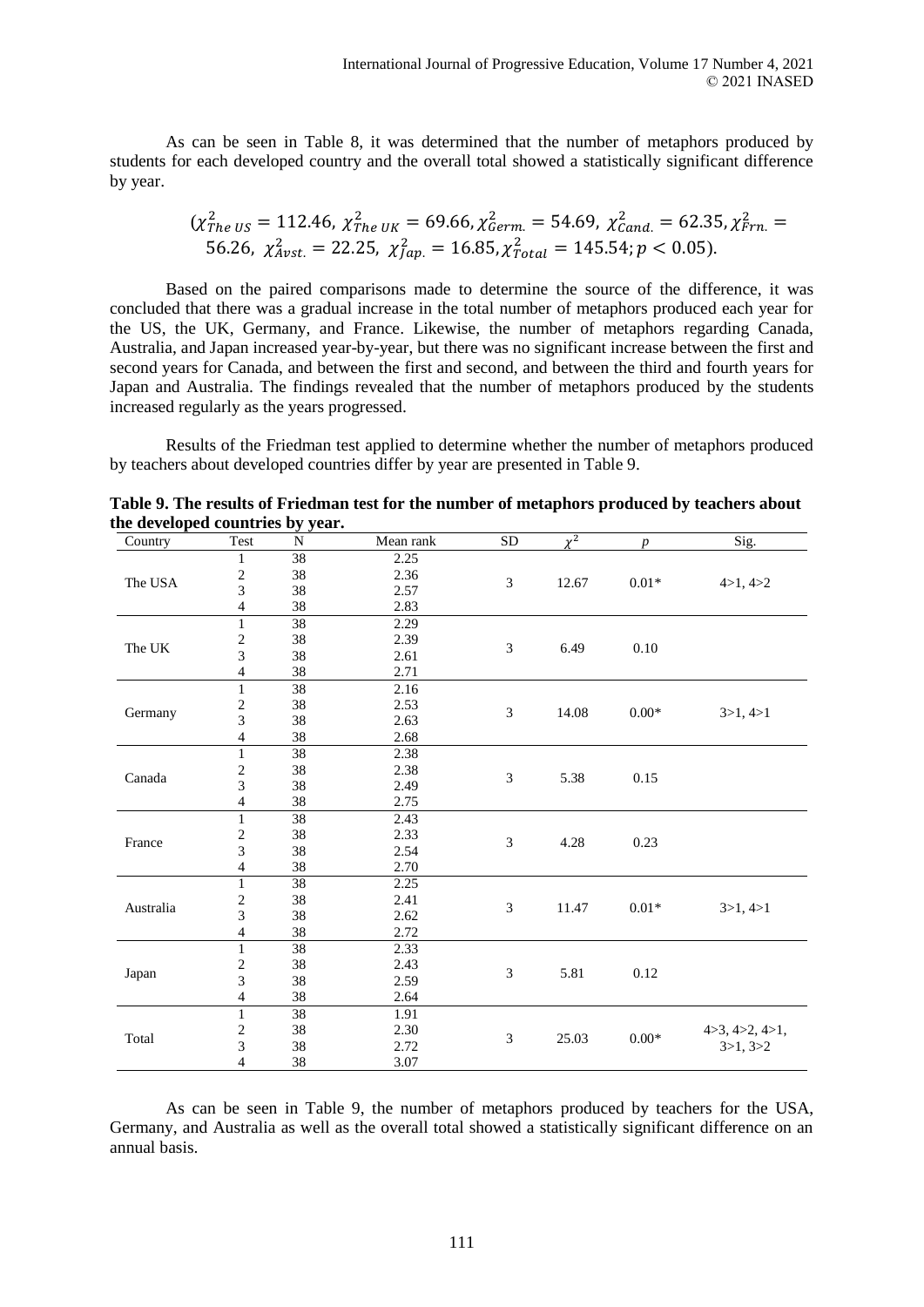International Journal of Progressive Education, Volume 17 Number 4, 2021 © 2021 INASED

$$
(\chi_{The\;US}^2 = 12.67, p_{The\;US} = 0.01; \; \chi_{German}^2 = 54.69, \; p_{German} = 0.00; \; \chi_{Avst}^2 = 11.47, p_{Avst} = 0.01; \; \chi_{Total}^2 = 25.03, \; p_{Total} = 0.01; \; p < 0.05).
$$

On the basis of the paired comparisons to determine the source of the difference, the number of metaphors produced in the fourth year for the US was significantly higher than the number of metaphors produced in the first two years, and for Germany and Australia, the number of metaphors produced in the third and fourth years increased significantly. Considering the total number of metaphors, the number of metaphors increased from the previous year, except for the first and second years. However, the number of metaphors produced by teachers for the UK, Canada, France, and Japan did not show a statistically significant difference over the years.

The results of the Kruskal Wallis test applied to find out whether the quantity of metaphor production by the students differed according to their socioeconomic level are presented in Table 10.

| Test | Group  | N  | Mean rank | <b>SD</b> | Chi-square | $\boldsymbol{p}$ | <b>Differences</b>       |
|------|--------|----|-----------|-----------|------------|------------------|--------------------------|
|      | Lower  | 23 | 31.78     |           |            |                  |                          |
| 1.   | Middle | 21 | 35.31     | 2         | 1.05       | 0.59             | $\overline{\phantom{a}}$ |
|      | Upper  | 22 | 33.57     |           |            |                  |                          |
|      | Lower  | 23 | 29.26     |           |            |                  |                          |
| 2.   | Middle | 21 | 37.05     | 2         | 2.58       | 0.28             | $\overline{\phantom{a}}$ |
|      | Upper  | 22 | 34.55     |           |            |                  |                          |
|      | Lower  | 23 | 27.91     |           |            |                  |                          |
| 3.   | Middle | 21 | 40.64     | 2         | 5.30       | 0.08             | $\overline{\phantom{a}}$ |
|      | Upper  | 22 | 32.52     |           |            |                  |                          |
|      | Lower  | 23 | 29.61     |           |            |                  |                          |
| 4.   | Middle | 21 | 40.19     | 2         | 3.96       | 0.14             | $\overline{\phantom{a}}$ |
|      | Upper  | 22 | 31.18     |           |            |                  |                          |

**Table 10. Results of the Kruskal Wallis test applied to find out whether the number of metaphors produced by students differ by socioeconomic level.**

When the results of the Kruskal Wallis test in Table 10 are examined, it can be seen that the total number of metaphors produced by the students in the first, second, third, and fourth years did not show statistically significant differences according to socioeconomic level ( $p > 0.05$ ). In other words, it can be said that the SES level had no effect on the number of metaphors produced by students. The results of the Kruskal Wallis test applied to see whether the number of metaphors produced by the teachers varied by professional seniority are provided in Table 11.

**Table 11. The Kruskal Wallis test results indicating whether the number of metaphors produced by teachers differ by professional seniority.**

| Test | Group               | N | Mean rank | <b>SD</b>      | Chi-<br>square | $\boldsymbol{p}$ | <b>Differences</b>                                                                                                                            |
|------|---------------------|---|-----------|----------------|----------------|------------------|-----------------------------------------------------------------------------------------------------------------------------------------------|
| 1.   | $0-5$ years         | 9 | 29.72     | $\overline{4}$ | 15.52          | $0.00*$          | $21 + \text{years} < 6 - 10 \text{ years}$ , $21 + \text{years} < 0 - 5$<br>years,<br>16-20 years $<$ 0-5 years,<br>11-15 years $<$ 0-5 years |
|      | $6-10$ years        | 8 | 20.50     |                |                |                  |                                                                                                                                               |
|      | $11-15$ years       | 9 | 19.28     |                |                |                  |                                                                                                                                               |
|      | $16-20$ years       |   | 13.71     |                |                |                  |                                                                                                                                               |
|      | $21 + years$        |   | 8.00      |                |                |                  |                                                                                                                                               |
| 2.   | $0-5$ years         | 9 | 27.56     | 4              | 9.47           | $0.04*$          | $21+$ years <0-5 years,                                                                                                                       |
|      | $6-10$ years        | 8 | 22.00     |                |                |                  |                                                                                                                                               |
|      | $11-15$ years       | 9 | 16.78     |                |                |                  |                                                                                                                                               |
|      | $16-20$ years       | 7 | 15.36     |                |                |                  |                                                                                                                                               |
|      | $21 + \text{years}$ |   | 11.70     |                |                |                  |                                                                                                                                               |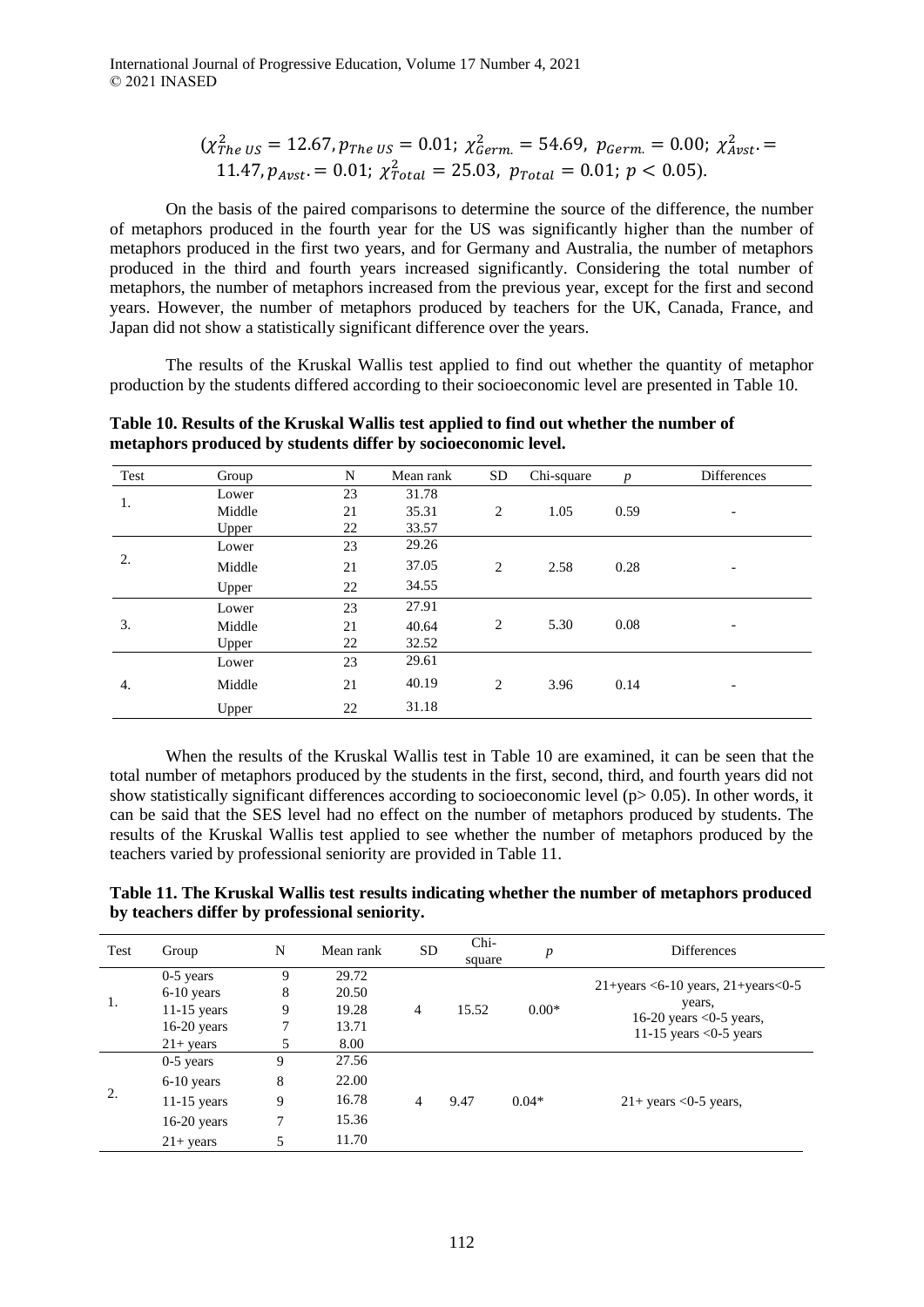|    | $0-5$ years         | 9 | 28.89 | 4 | 11,82 | $0.02*$ | $21+ \text{ years} < 0.5 \text{ years}, 11-15 \text{ years} < 0.5$<br>years, $16-20$ years <0-5 years, |
|----|---------------------|---|-------|---|-------|---------|--------------------------------------------------------------------------------------------------------|
|    | $6-10$ years        | 8 | 20.00 |   |       |         |                                                                                                        |
| 3. | $11-15$ years       | 9 | 17.11 |   |       |         |                                                                                                        |
|    | $16-20$ years       |   | 17.29 |   |       |         |                                                                                                        |
|    | $21 + \text{years}$ |   | 9.20  |   |       |         |                                                                                                        |
|    | $0-5$ years         | 9 | 25.78 | 4 | 6.95  | 0.14    |                                                                                                        |
|    | $6-10$ years        | 8 | 20.69 |   |       |         |                                                                                                        |
| 4. | $11-15$ years       | 9 | 18.56 |   |       |         | $\overline{\phantom{0}}$                                                                               |
|    | $16-20$ years       |   | 17.86 |   |       |         |                                                                                                        |
|    | $21 + years$        | 5 | 10.30 |   |       |         |                                                                                                        |

When the results of Kruskal Wallis test in Table 11 are examined, it can be seen that the number of metaphors produced by teachers according to their professional seniority show statistically significant differences in the first, second, and third years.

$$
(X_1^2(sd = 4, n = 38) = 15.52, p_1 = 0.00; X_2^2(sd = 4, n = 38) = 9.47, p_2 = 0.04; X_3^2(sd = 4, n = 38) = 11.82, p_3 = 0.02; p < 0.05).
$$

The nonparametric-paired comparisons made to determine the source of the difference showed that the number of metaphors produced by the teachers with professional seniority between 0-5 years in the first year was higher than the number of metaphors produced by teachers with 11-15 years, 16- 20 years, and 21 years or more of seniority. Based on another paired comparison for the first year, it was concluded that the number of metaphors produced by teachers with seniority between 6-10 years was higher than the number of metaphors produced by teachers with seniority of 21 years and over. The paired comparisons of the total number of metaphors produced in the second year indicate that the number of metaphors produced by teachers with professional seniority between 0-5 years is higher than the number of metaphors produced by teachers with 21 years or more of seniority. The paired comparisons made for the third year to determine the source of the difference reveal that the number of metaphors produced by teachers with professional seniority between 0-5 years is higher than the number of metaphors produced by teachers with professional seniority of 11-15 years, 16-20 years, and 21 years or higher. However, when the results of Kruskal Wallis test in Table 11 are examined, it is clear that the number of metaphors produced by teachers does not differ in a statistically significant way by professional seniority for the fourth year ( $p$  is 0.05). In other words, there were a similar number of metaphors produced by teachers in the fourth year.

### **DISCUSSION**

By way of metaphor, the current study analyzed the images of developed countries that were on the minds of secondary school students and social studies teachers who were followed through a longitudinal study located in a metropolitan city within Turkey. The findings offer important insights into both the participants' images of specific developed countries as well as the process of metaphor production in general. The countries that the students and teachers held the most negative images of were France, the United Kingdom, and the United States. On the other-hand, metaphors produced by participants for Canada, Australia, and Japan were very positive.

As part of this study, one student from each socioeconomic level SES group (e.g., lower, middle, upper) along with the metaphors produced by each students' social studies teacher were compared individually. As a result, it was determined that there were similarities in the perceptions of the teachers and their students towards specific countries (e.g., the US, the UK, and France). For example, the teacher for the students in the middle SES group described the US as a harmful country in each of the four metaphor production installments over the four years of the study. This particular teacher appeared to associate the United States with the ideas of insatiable adolescent, spoiled child, tsunami, and hungry wolf, while this teachers' students associated the US with the concept of the wolf in the Little Red Riding Hood fairy tale, a tick, virus, parasite, big shark, bad boy, or stepmother.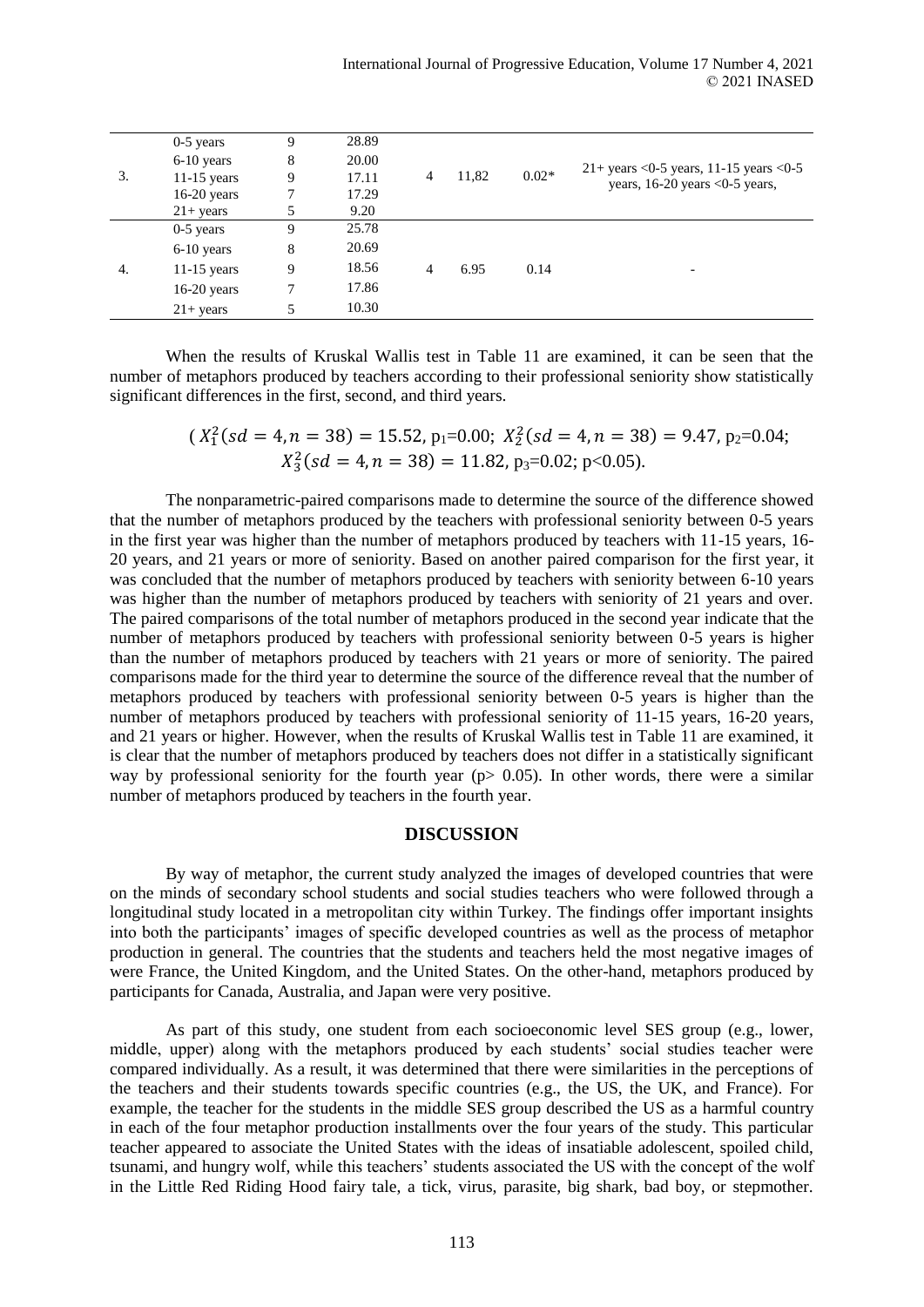Similarly, the students of the teacher who described the UK as a ruling country created similar images about the UK. For the four years of the study activity instalments, the teacher produced his metaphor for the UK using the concepts of screenplay writer, brain, male lion, or chairman of a company. All concepts that created the idea of the UK as being controlling or in-charge/bossy. The students of this teacher produced metaphors about the UK using the ideas of writer, school principal, mother, father, coach, queen bee, and sculptor. Undoubtedly, many variables such as culture, political-social relations, family, political-religious groups, media, educational policy, and so forth can play a role in shaping someone's mental image of a country. Piaget and Weil (1951) state that perceptions of different countries or social groups are formed between the ages of 7 to 11. Augoustinos and Rosewarne (2001) assert that from age eight, students begin to create their own value judgments and their own thinking systems. In addition, according to the CDT, at some point students begin to move away from their families and ultimately form their own social networks especially within their school or peer groups (Choudhury et al., 2006). Pike and Barrows (1979) state that teacher attitudes and perceptions affect students very easily and are one of the most influential factors in shaping students' perceptions regarding countries. Therefore, teacher perception is an important factor that can have an impact on their students. However, further comprehensive research is needed in order to make a more concrete assertion regarding the effect of teacher perceptions on students.

As a result of the metaphors provided by the participants in this study, it can be concluded that the US, the UK, and France are generally imagined as powerful, knowledgeable, executive, and harmful to the people of other countries'. A deeper analysis of the metaphors produced by participants revealed that the political, economic, and military tensions experienced throughout history are particularly influential in forming the basis of negative perceptions regarding France and the UK. It can be said that the war between France and the UK in World War I, and other tensions with Muslim countries may be a contributing factor to the formation of negative images by Turkish students and teachers. Previous research findings have clearly established that political tensions and wars are very quickly reflected in-group perception (Chandra, 1967; Child & Doob, 1943; Diab, 1962, 1963; Dudycha, 1942; Gilbert, 1951; Karakuş & Aşçı, 2018; Meenes, 1943; Sinha & Upadhyay, 1960; Yılmaz & Yiğit, 2010). Also, Child and Doob (1943) state that people's perceptions of countries that are allied with their own country are generally positive, and perceptions of those fighting on the opposite side are generally negative. The perceptions of France and the UK in the current study can be considered as such. For example, in 2018 when the history of World War I was taught in the social studies courses, the students' negative perceptions towards France and Britain increased coincidentally. There may be a variety of reasons that underlie Germany's somewhat more positive image than those of other European countries. The presence of more than 3 million Turkish people living in Germany, having better trade relations with Germany than other European countries as well as the fact that Turkey and Germany sided together during World War I, may play a role in the more favourable view of Germany.

Many characteristics attributed to various countries that were determined in previous studies have also been identified in this present study. For example, among the characteristics identified were: the UK and France are believed to have harmed and exploited other countries (Diab, 1962, 1963; Karakuş & Aşçı, 2018; Yılmaz & Yiğit, 2010); Germany has been seen as powerful, disciplined, and knowledgeable; the US viewed as powerful; and the UK as selfish and powerful. In addition, the image of the French being conceited and hypocritical has also been identified in other studies (Diab, 1962, 1963).

The data analysis also revealed that the metaphors produced by students increased regularly for each country. For example, for the US, only 4.5% of students produced valid metaphors in 2015, while in 2018, during the final instalment of the study, 85% of students produced valid metaphors about the US. In 2015, only 4.5% of all the participating students were able to produce valid metaphors for the UK, but this rate increased to 20% in the following year. In 2017, 42% of the students, and in 2018 (the final year of secondary school), 56% of the students were able to produce valid metaphors regarding the UK. Based on this finding, it can be said that there is a strong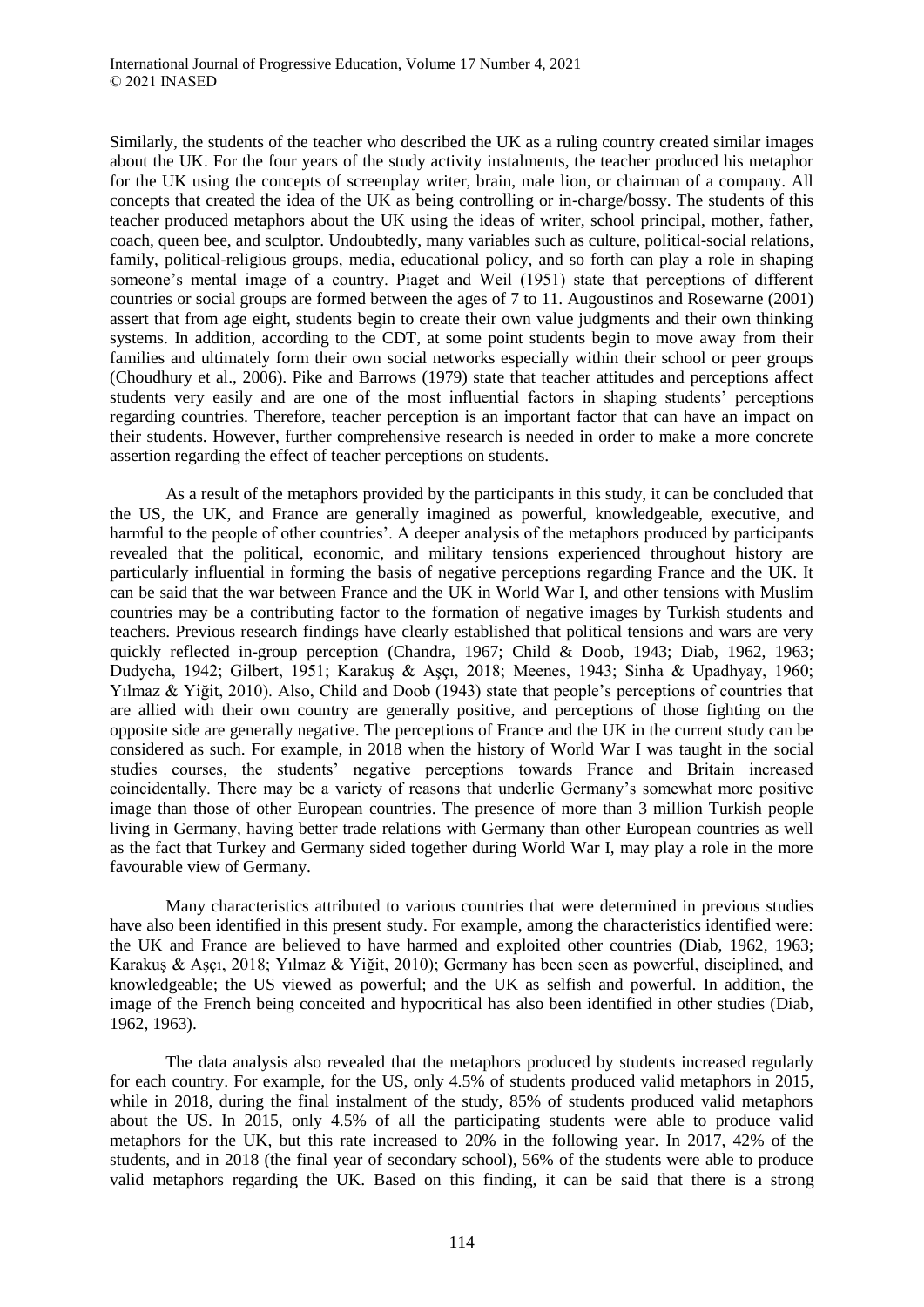relationship between metaphor production and age. It was also observed that the metaphors produced by the students became more sophisticated and advanced over the years. Siltanen (1990) and Özçalışkan (2007) state that adolescents explain metaphoric sentences in more detail, and that they can apply different perspectives regarding any similarities between target and source domains. Previous research findings (Białecka-Pikul, 2010; Dent, 1987; Glicksohn & Yafe, 1998; Noveck, Bianco, & Castry, 2001; Özçalışkan, 2007; Siltanen, 1990; Winner et al., 1976) suggest that metaphorical thinking develops with age. However, these studies usually focus on the process of understanding and explaining some predetermined metaphorical sentences. Evidently, the production aspect of the metaphoric thinking has largely remained neglected in the metaphor research literature. In this sense, it can be argued that the longitudinal analysis presented here showing the change between the participants' metaphor production process and time offers some crucial and new insights into the process of metaphor production.

When the ratio of metaphors produced by all the teachers was examined, a gradual increase in the number of metaphors produced was evident (except France). However, this increase was not as high as that of the students. The teachers produced the most valid metaphors for the US, Germany, and the UK. While 53% of the teachers produced valid metaphors for the US in 2015, this ratio increased to 81.5% in 2018. The case for France is slightly different. In 2015, 29% of the teachers were able to produce valid metaphors for France, while in 2016 this ratio decreased down to 24%. Also, there was a gradual increase for the other countries. The longitudinal increase in student metaphors can be explained by an increase in the students' cognitive growth as well as an increase in their overall knowledge about other countries. The data analysis also revealed that the teachers produced more metaphors for each country at the beginning of the study than the students did. This can be explained by the fact that teachers had completed their cognitive development, were knowledgeable about the developed countries in question (because these teachers are the primary people to teach these students), and were likely to be more familiar with the process of metaphor production.

Another interesting finding of the study was obtained by examining the metaphors produced by the teachers in terms of professional seniority. In a way, teacher professional seniority can provide a clue about the possible age of the teacher. For example, a teacher in the early years of the profession may be considered younger, while those in their 20th year in the profession may be considered older. The findings showed that teachers produce better metaphors in terms of quantity and quality at a younger age. In addition, teachers with high professional seniority mostly create one-way metaphorical relationships between the source and target domain. Three of the teachers with 21 years or more seniority could not produce any valid metaphors over the four years of research visits. Interestingly, it has been reported that there is a significant decrease in metaphoric thinking with age. Mashal, Gavrieli, and Kavé (2011) argue that this may be explained by a decrease in the brain function of older adults.

The analyses revealed no significant relationship between the students' socioeconomic status and their level of metaphor production. Although SES may not be a factor in students' metaphor production, it may still affect the quality of metaphors produced. Some differences between upper SES group and the lower and middle SES groups were identified by the analyses. Some students in the upper SES group formed their metaphors based on individual experiences especially for countries they had visited. For example, a student in the upper SES, presenting the US in the multicultural category, made metaphorical statements about the different religions and races he saw in New York. Another student in the upper SES produced his metaphor considering the experiences he had in Paris. Thus, the SES level seems to play a key role in terms of enabling personal experiences in producing metaphors. Lakoff and Johnson (2005) underscore the importance of *"direct physical experience"* in metaphorical thinking as well. Similar findings were obtained in a recent study that examined the affective perspectives of 8th grade students regarding various countries (Karakuş & Aşçı, 2018). In this present study, whereas the students in the upper SES group responded more individually, social emotions predominated the country perceptions of the students in the lower SES group. It can be argued that the students in the lower and middle SES groups form their mental images according to cultural norms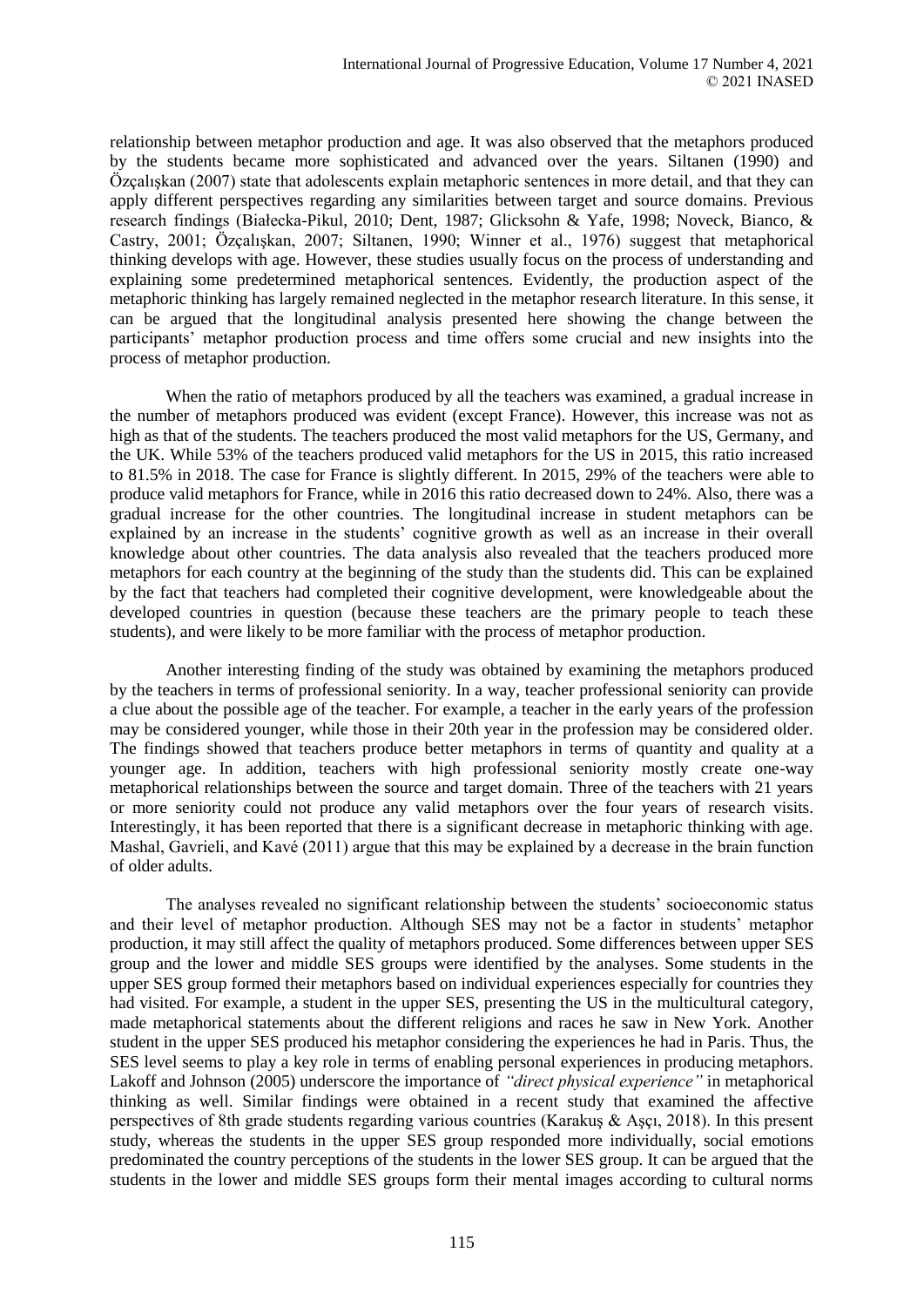and these images can tend to be more negative than those gained from personal experiences. In addition, many stereotypes were identified in the analysis of images of these specific countries. Previous research also supported the finding that various stereotypes form at an early age (e.g., students) and continue to be formed into adulthood (e.g., teachers) (Diab, 1962, 1963; Gilbert, 1951; Sherif & Sherif, 1956).

When examining the analysis results it may be important to consider that the order of the countries in the metaphor booklet utilised in the data collection may have affected the metaphor production of the participants. The number of metaphors for countries on the first page, such as the US (students:  $n=111$ ; teachers:  $n=99$ ), Germany (students:  $n=71$ ; teachers:  $n=110$ ), and the UK (students:  $n=81$ ; teachers:  $n=96$ ) was found to be higher. On the other hand, the number of metaphors for Japan (students: *n=* 34; teachers: *n=* 77) and Australia (students: *n=* 18; teachers: *n=* 47) was significantly lower. The fact that the participants may have been bored with the activity on the later pages, and as a result, strayed from the pattern of metaphorical thinking pattern could have contributed to there being fewer metaphors being provided for the countries listed on the latter pages. Actually, this may have occurred even more with the teachers than the students. It would be incorrect to state that the placement of Australia later in the metaphor booklet a decisive reason for fewer student responses because many students reported not knowing much about Australia in general. As a result, the lack of student metaphors regarding Australia may be related to limited knowledge by students, especially considering the young age of the students (Child & Doob, 1943). Previous studies also indicate that metaphoric thinking is related to children's familiarity and knowledge of a subject (Keil, 1986; Mashal et al., 2011; Siltanen, 1990). Haas and Clary (1985) compared 4th and 8th grade students' knowledge of various countries and determined the level of knowledge of 8th grade students was higher than the 4th graders. It can be said that the findings of Haas and Clary (1985) are consistent with the findings of this current study; for example, no metaphors could be produced for Australia in 2015 when the students were in 5th grade, while 12 valid metaphors were produced later in 2018 when the students were in 8th grade. In the process of producing metaphors, knowledge accumulation is more important than the process of understanding and explaining metaphors because other words within the metaphorical sentences can provide various clues about the individuals in terms of meaning for understanding and explaining their metaphor. However, in the process of producing a metaphor, there is no clue as to how the person will create his/her metaphor. Therefore, it can be postulated that knowledge accumulation is a more important factor in the production of original metaphors.

Another interesting finding from the current study relates to the effect of daily political discourse and media on shaping the metaphors of both teachers and students. Media exposure appears to be quite influential in shaping the views of both secondary school students, who are labelled as "digital natives" by Prensky (2001), and the teachers who are labelled as "digital nomads." The recent case involving Reverend Andrew Brunson, and President Donald Trump's political discourse was reflected in participants metaphors produced about the US. France, Germany, The US, and the UK receive a higher percentage of coverage than other countries in the Turkish media due to the political, commercial, and cultural relations that between these countries and Turkey. Previous studies report that countries that have more coverage in the media are usually more advantageous in terms of country image (Sierp & Karner, 2017; Yılmaz & Yiğit, 2010). Pike and Barrows (1979) point out that the media is very influential in creating a positive image of a country. Akpınar (2006) states that Turkish school curriculum offers very limited information to students about other countries around the world, and as a result, especially primary and secondary school students compensate for this information deficiency by relying on the media for a large part (82.3%) of their information. Therefore, the limited effect of the media on the participants knowledge regarding Australia and Japan may have played a part in the low number of metaphors created for those two countries.

### **CONCLUSION**

The results of this study have shown that the use of metaphors can be a reliable data collection tool when investigating perceived images and/or stereotypes. This current study is one of the first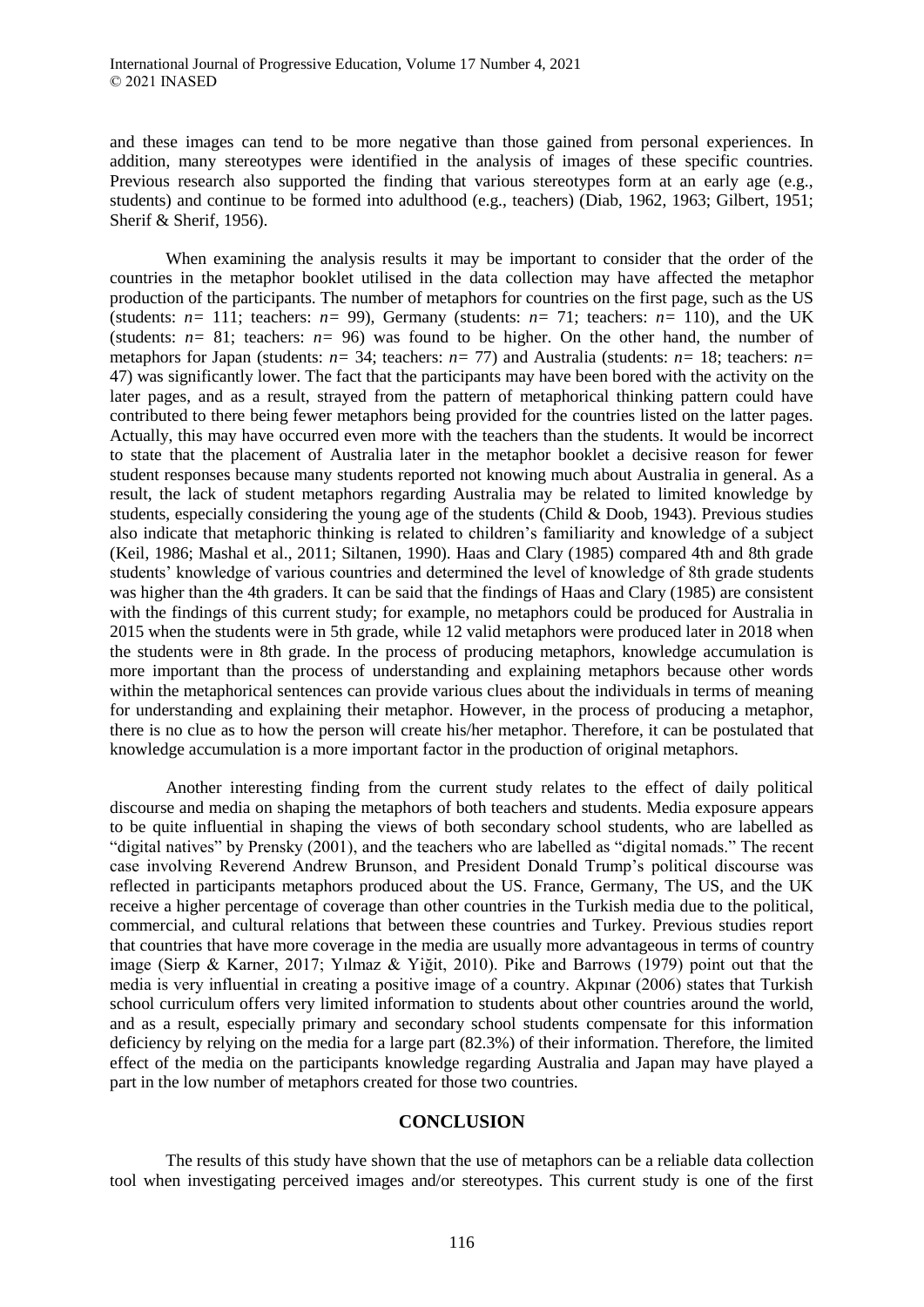studies to have examined both the perceived images of countries along with the process of metaphor production. To obtain more comprehensive and generalizable results, future studies should include larger participant groups, differing school types, and a variety of educational levels. In addition, similar research can be conducted in different countries in order to make comparisons and reveal stereotyping patterns that may exist. Considering what we perceive as an inadequacy of studies in the literature relating to the metaphor production process, the findings of this current study can play an important role in filling gaps in this research area as well as creating continued awareness and attention regarding the metaphor production process. Children's knowledge, grammar competence, vocabulary knowledge and production, age, and other factors such as intercultural transfer can play a key role in their comprehension of metaphoric sentences (Siltanen, 1986, 1990; Steen, 2008; Vosniadou, 1989). It is also very important to remember that metaphor production is multidimensional, and as a result, future research designs should focus on investigating a variety of factors that may affect metaphor production such as knowledge of the metaphor production process, resources of available information, grammar competence, vocabulary size and repertoire, environmental and cultural stimuli, cognitive development levels, and the effect of the media and educational environment.

#### **Limitations**

Following the completion of this longitudinal study, the researchers have determined there to be two limitations. First, the study was carried out with a relatively small sample size (e.g.,  $n=104$ ) participants, 66 students  $\&$  38 teachers). As a result, this participant sample cannot be seen as completely reflecting the general views of all Turkish people (nor does it have such a purpose to do so). However, this study does make an important contribution to the field because it highlights developmental and cognitive changes that can occur in regards to the perceived image of countries as well as to the process of metaphor production. The second limitation recognised by the researchers relates to the data collection methodology and in particular the research tool that was utilised. For example, in this study, the country images that existed in the minds of the students and teachers investigated were identified through the use of metaphors during data collection activities that took place during research visits over a four-year period. However, if one-on-one interviews would had been held with individual participants following each metaphor production stage, then the potential for gathering more detailed and comprehensive information would have been greater. As a result, the researchers may have better accessed the participants' perceptions regarding their images of developed countries as well as how they understood and carried out the metaphor production process. In the end, it is clear that when conducting future studies in regards to perceived image and metaphor production, particular attention should be placed on the use of detailed one-on-one participant interviews in order to potentially gain further insight into the participants perceived images as well as their metaphor production process.

### **REFERENCES**

- Akpınar, B. (2006). Avrupa Birliğine uyum sürecinde Türk ilköğretim öğrencilerinin Avrupa Birliği imajı [European Union image of Turkish elementary school students in the European Union harmonization process]. *Eğitimde Politika Analizleri ve Stratejik Ara*ş*tırmalar Dergisi, 1*(1), 8-26.
- Allport. G. (1954). *The nature of prejudice*. NY: Addison-Wesley
- Augoustinos, M., & Rosewarne, D. L. (2001). Stereotype knowledge and prejudice in children. *British Journal of Developmental Psychology, 19*, 143-156.
- Becker, A. H. (1997). Emergent and common features influence metaphor interpretation. *Metaphor and Symbol, 12*(4), 243-259.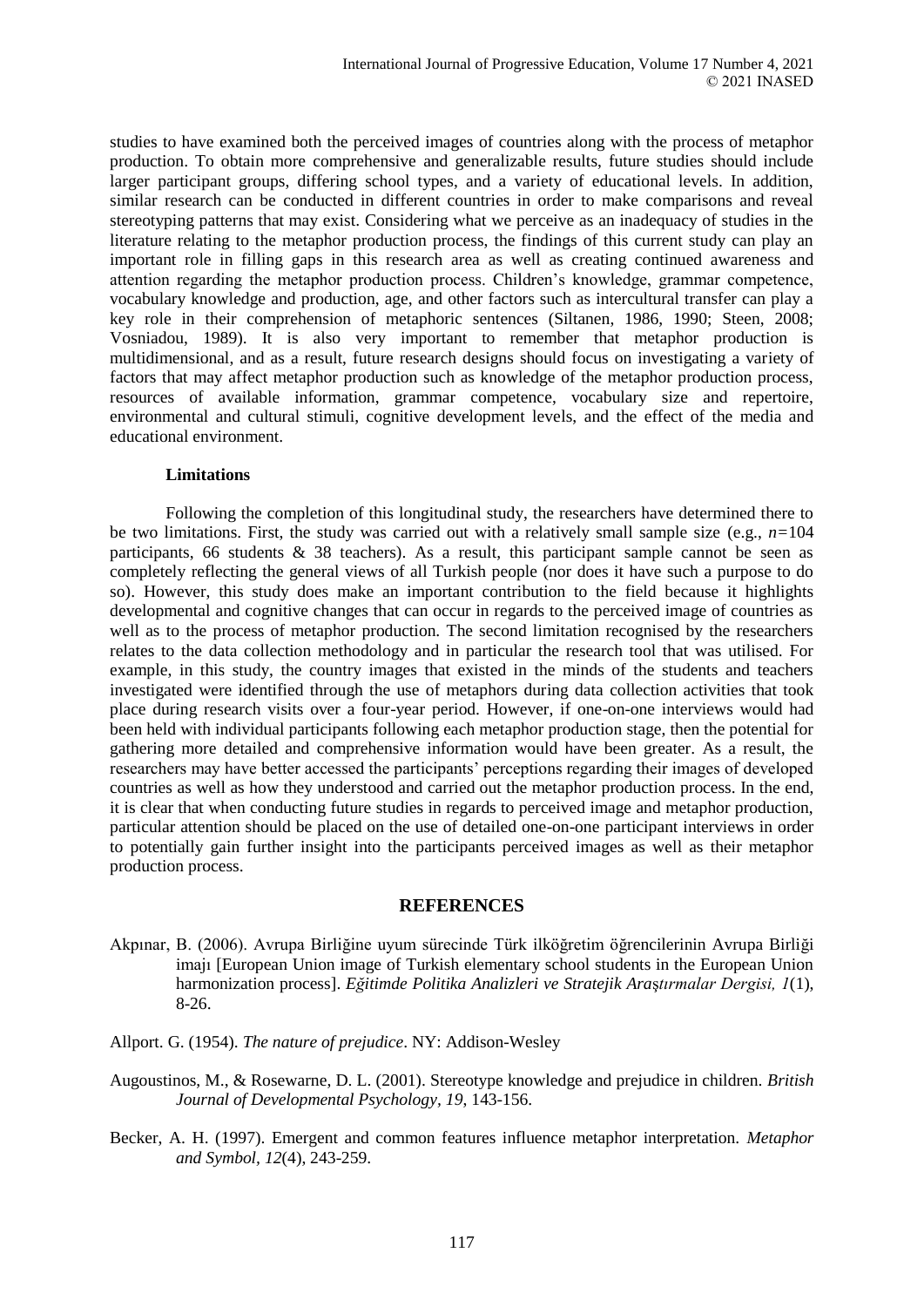- Białecka-Pikul, M. (2010). Teaching children to understand metaphors as a path leading to theory of mind development. *European Journal of Developmental Psychology, 7*(5), 529-544.
- Burbules, N. C., Schraw, G., & Trathen, W. (1989). Metaphor, idiom, and figuration. *Metaphor and Symbolic Activity, 4*(2), 93-110.
- Bruner, J. S. (1964). The course of cognitive growth. *American Psychologist, 19*, 1-15.
- Chandra, S. (1967). Stereotypes of university students toward different ethnic groups. *The Journal of Social Psychology, 71*(1), 87-94.
- Chattalas, M., Kramer, T., & Takada, H. (2008). The impact of national stereotypes on the country of origin effect: A conceptual framework. *International Marketing Review, 25*(1), 54–74.
- Child, I. L., & Doob, L. W. (1943). Factors determining national stereotypes. *The Journal of Social Psychology, 17*(2), 203-219.
- Choudhury, S., Blakemore, S. J., & Charman, T. (2006). Social cognitive development during adolescence. *Social Cognitive and Affective Neuroscience, 1*(3), 165-174.
- Cunningham, J. W. (1976). Metaphor and reading comprehension. *Journal of Literacy Research, 8,*  363-368.
- Deignan, A. (2003) Metaphorical expressions and culture: an indirect link. *Metaphor and Symbol, 18*(4), 255-271.
- Dent, C. H. (1987). Developmental studies of perception and metaphor: the Twain shall meet. *Metaphor and Symbolic Activity, 2*(1), 53-71.
- Diab, L. N. (1962). National stereotypes and the "reference group" concept. *The Journal of Social Psychology, 57*(2), 339-351.
- Diab, L. N. (1963). Factors affecting studies of national stereotypes. *The Journal of Social Psychology, 59*(1), 29-40.
- Dudycha, G. J. (1942). The attitudes of college students toward war and the Germans before and during the second world war. *The Journal of Social Psychology, 15*(2), 317-324.
- Fischer, K. W. (1980). A theory of cognitive development: the control and construction of hierarchies of skills. *Psychological Review, 87*(6), 477-531.
- Gardner, H., Kircher, M., Winner, E., & Perkins, D. (1975). Children's metaphoric productions and preferences. *Journal of Child Language, 2*, 125-141.
- Gibbs, R. (1999). Taking metaphor out of our heads and putting it into the cultural world. In R. W. Gibbs & G. Steen (Eds.), *Metaphor in cognitive linguistics* (pp. 145-166). Amsterdam: John Benjamins.
- Gibbs, R. W. (2011). Evaluating conceptual metaphor theory. *Discourse Processes, 48*(8), 529-562.
- Gilbert, G. M. (1951). Stereotype persistence and change among college students. *Journal of Abnormal and Social Psychology, 46,* 245-254.
- Glicksohn, J., Kraemer, S., & Yisraeli, O. (1993). A note on metaphoric thinking and ideational fluency. *Metaphor and Symbolic Activity, 8*(1), 67-70.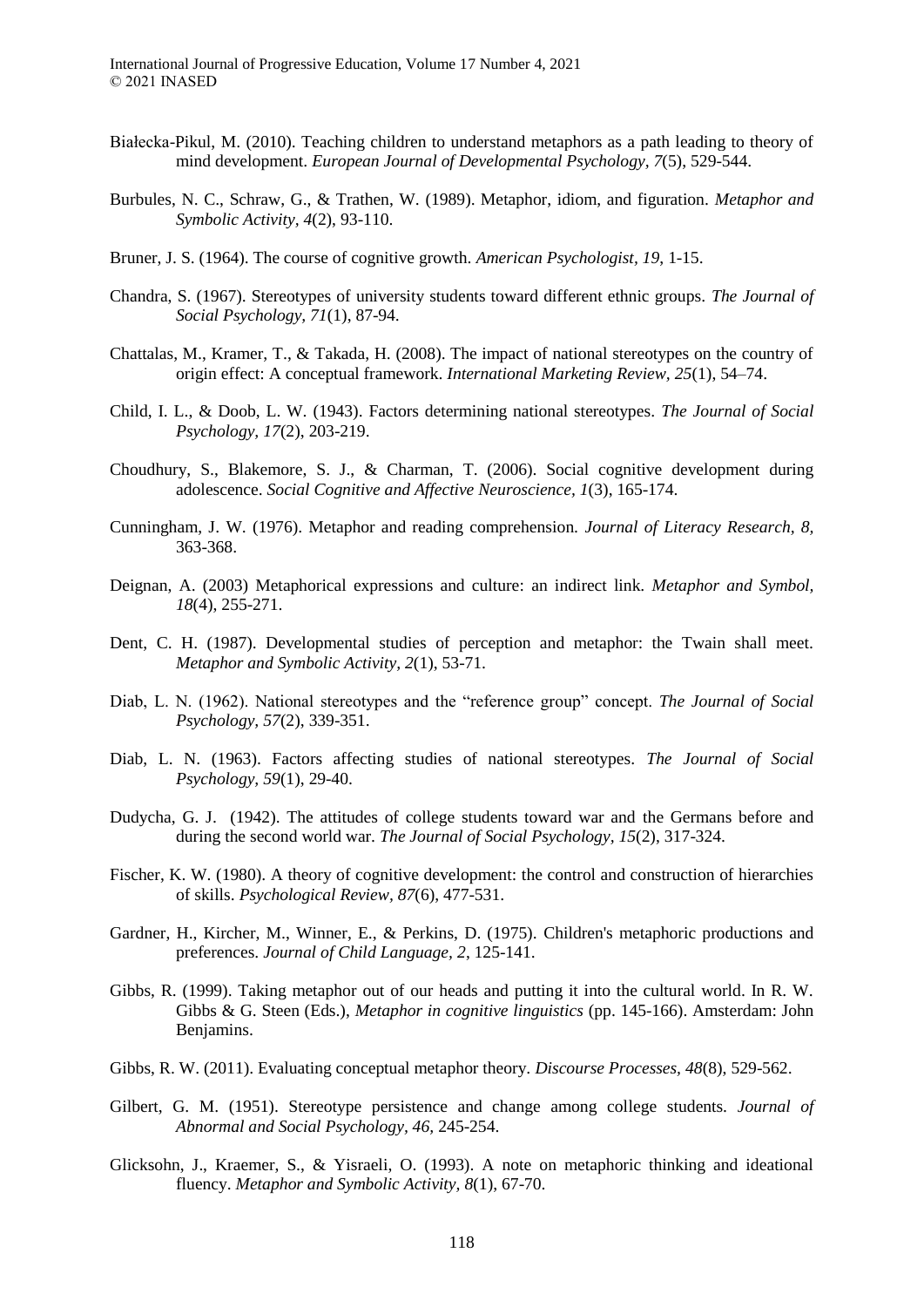- Glicksohn, J., & Yafe, T. (1998). Physiognomic perception and metaphoric thinking in young children. *Metaphor and Symbol, 13*(3), 179-204.
- Jablonski, P., van der Lans, J., & Hermans, C. (1998). Metaphor theories and religious language understanding. *Metaphor and Symbol, 13*(4), 287-292.
- Haas, M. E., & Clary, E. (1985). *The perception of other nations by students in north-western Arkansas.* Retrieved from ERIC database. (ED257710)
- Karakuş, U., & Aşçı, F. (2018). Ortaokul öğrencilerinin kıta, okyanus ve ülke ile ilgili harita bilgileri ve ülkelere karşı duyuşsal tavırları [The map knowledge of secondary school students related to the concepts of continents, oceans and countries and their cognitive attitudes towards countries]. *Turkish Studies, 13*(27), 1308-2140.
- Katz, D., & Braly, K.W. (1933). Racial stereotypes of one-hundred college students. *Journal of Abnormal and Social Psychology*, *28*, 280-290.
- Keil, E. (1986). Conceptual domains and the acquisition of metaphor. *Cognitive Development, 1,* 73- 96.
- Korner, I. N., & Allison, R. B. (1965) Comparative study of metaphoric thinking. *The Journal of Psychology, 60*(1), 67-70.
- Lakoff, G., & Johnson, M. (2005). *Metaphors we live by [Metaforlar hayat, anlam ve dil, Çeviren: Gökhan Yavuz Demir]*. İstanbul: Paradigma Yayınları.
- Lippmann, W. (1922). *Public opinion*. New York: Harcourt Brace
- Low, G. (2008). Metaphor and education. In R. W. Gibbs, Jr. (Ed.), *The Cambridge handbook of metaphor and thought* (pp. 212-231). NY: Cambridge University Press.
- Lynch, H. L., & Fisher-Ari, T. R. (2017). Metaphor as pedagogy in teacher education. *Teaching and Teacher Education, 66,*195-203.
- Madon, S., Guyll, M., Aboufadel, K., Montiel, E., Smith, A., Palumbo, P., & Jussim, L. (2001). Ethnic and national stereotypes: The Princeton trilogy revisited and revised. *Personality and Social Psychology Bulletin, 27*(8), 996-1010.
- Mahood, W. (1987). Metaphors in social studies instruction. *Theory and Research in Social Education, 15*(4), 285-297.
- Mashal, N., Gavrieli, R., & Kavé, G. (2011). Age-related changes in the appreciation of novel metaphoric semantic relations. *Aging, Neuropsychology, and Cognition: A Journal on Normal and Dysfunctional Development, 18*(5), 527-543.
- McCrae R. R., & Terracciano, A. (2005). 79 Members of the personality profiles of cultures project personality profiles of cultures: aggregate personality traits. *Journal of Personality and Social Psychology, 89*(3), 407-425.
- Meenes, M. (1943). A comparison of racial stereotypes of 1935 and 1942. *The Journal of Social Psychology, 17*(2), 327-336.
- Mllckl, P. P., & Ellemers, N. (1996). Being different or being better? National stereotypes and identifications of Polish and Dutch students. *European Journal of Social Psychology, 26,* 97- 114.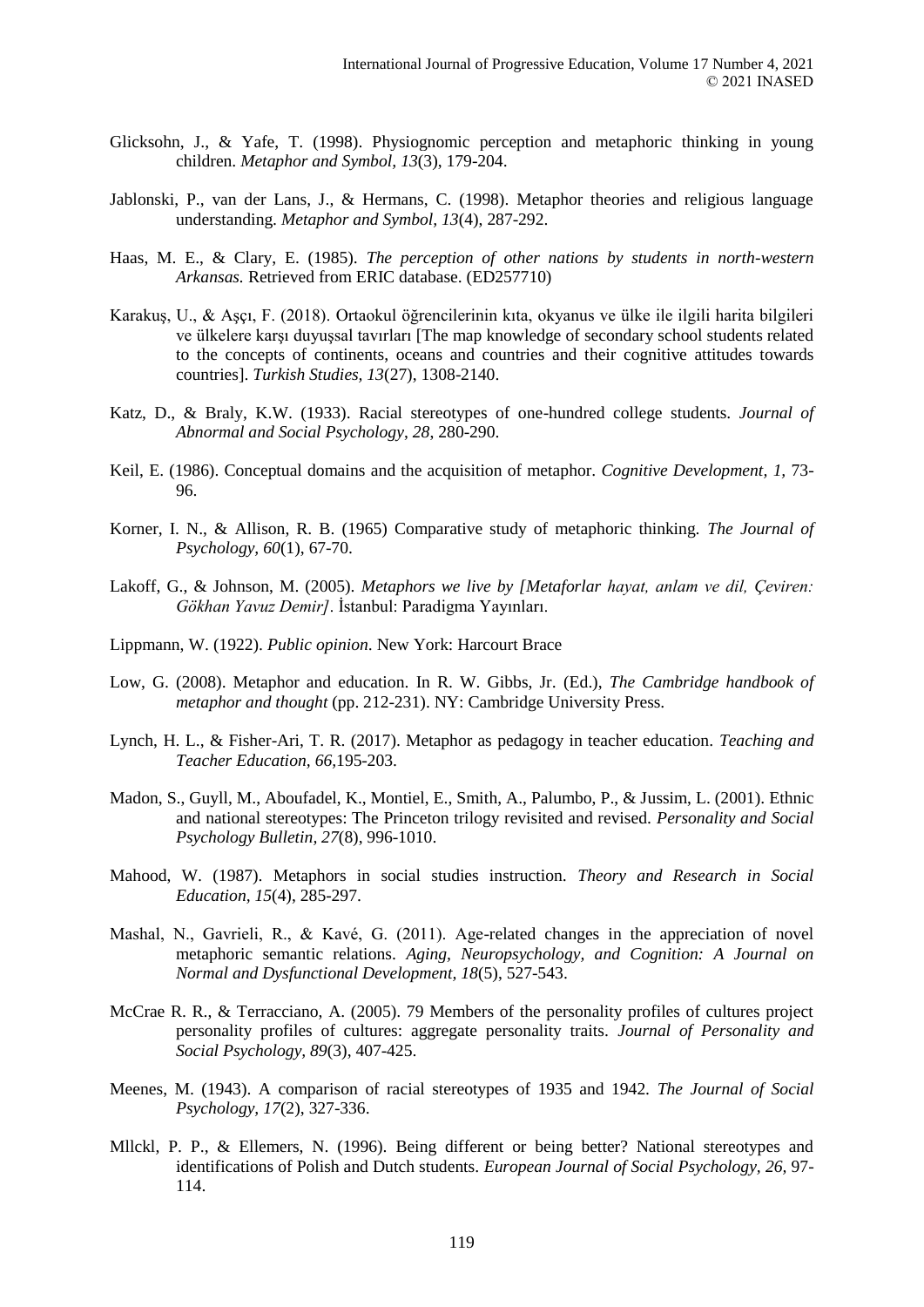- Miles, M. B., & Huberman, A. M. (1994). *Qualitative data analysis: An expanded sourcebook.*  Thousand Oaks, CA: SAGE.
- Navaneedhan, C. G., & Kamalanabhan, T. J. (2016). Is metaphorical thinking related to development of cognitive structures among learners? *World Scientific News, 52, 1-13.*
- Nelson, E. M. M. (1993). The effect of metaphor on group reminiscence. *Metaphor and Symbolic Activity, 8*(4), 297-309.
- Noveck, I. A., Bianco, M., & Castry, A. (2001). The costs and benefits of metaphor. *Metaphor and Symbol, 16*(1-2), 109-121.
- Saban, A. (2004). Prospective classroom teachers' metaphorical images of selves and comparing them to those they have of their elementary and cooperating teachers. *International Journal of Educational Development, 24,* 617–635.
- Saban, A. (2010). Prospective teachers' metaphorical conceptualizations of learner. *Teaching and Teacher Education, 26,* 290-305.
- Saban, A., Kocbeker, B. N., & Saban, A. (2007). Prospective teachers' conceptions of teaching and learning revealed through metaphor analysis. *Learning and Instruction, 17,* 123-139.
- Sherif, M., & Sherif, C. W. (1956). *An outline of social psychology*. NY: Harper.
- Sierp, A., & Karner, C. (2017). National stereotypes in the context of the European crisis. *National Identities, 19*(1), 1-9.
- Siltanen, S. A. (1986). Butterflies are rainbows?: A developmental investigation of metaphor comprehension. *Communication Education, 35*(1), 1-12.
- Siltanen, S. A. (1990). Effects of explicitness on children's metaphor comprehension. *Metaphor and Symbolic Activity, 5*(1), 1-20.
- Sinha, A. K. P., & Upadhyaya, O. P. (1960) Change and persistence in the stereotypes of university students toward different ethnic groups during Sino-Indian border dispute. *The Journal of Social Psychology, 52*(1), 31-39.
- Steen, G. (2008). The paradox of metaphor: Why we need a three-dimensional model of metaphor. *Metaphor and Symbol, 23*(4), 213-241.
- Steinberg, L. (2005). Cognitive and affective development in adolescence. *Trends in Cognitive Science, 9,* 69-74.
- Stites, L. J., & Özçalışkan, Ş. (2013). Teasing apart the role of cognitive and verbal factors in children's early metaphorical abilities. *Metaphor and Symbol, 28*(2), 116-129.
- Stofflett, R. (1996). Metaphor development by secondary teachers enrolled in graduate teacher education. *Teaching and Teacher Education, 12*(6), 577-589.
- Stuhlfaut, M. W., & Vanden Bergh, B. G. (2014). Creativity is …: A metaphoric model of the creative thought process. *Journal of Marketing Communications, 20*(6), 383-396.
- Özçalışkan, Ş. (2007). Metaphors we move by: children's developing understanding of metaphorical motion in typologically distinct languages. *Metaphor and Symbol, 22*(2), 147-168.